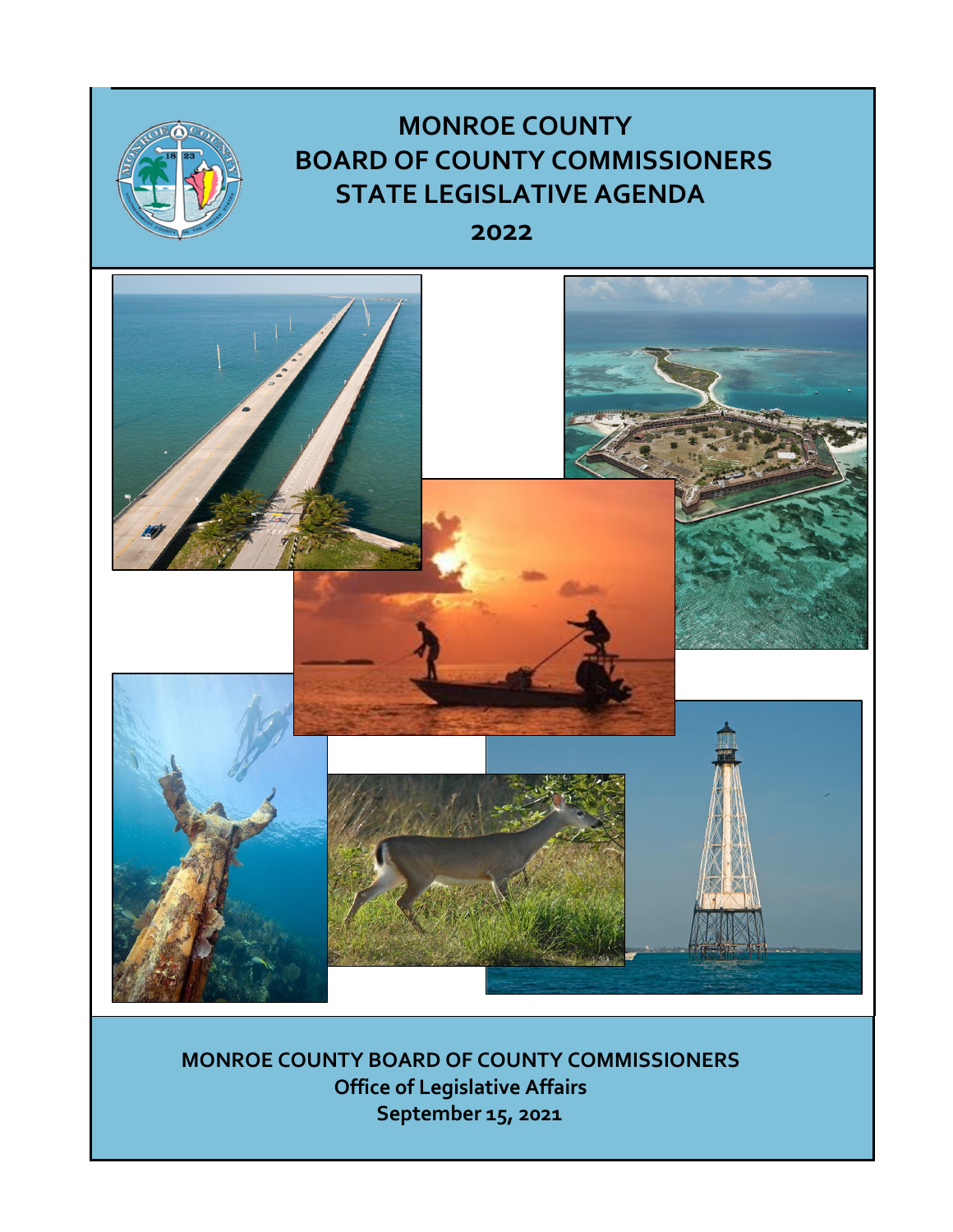### **MONROE COUNTY BOARD OF COUNTY COMMISSIONERS**

**Mayor Michelle Coldiron, District 2 Mayor Pro Tem David Rice, District 4 Commissioner Craig Cates, District 1 Commissioner Eddie Martinez, District 3 Commissioner Mike Forster, District 5**

# **COUNTY ADMINISTRATOR**

**County Administrator Roman Gastesi**

### **LEGISLATIVE DISTRICTS**

**House District 120: Representative Jim Mooney**

 **Senate District 39: Senator Ana Maria Rodriguez**

# **MEMBERSHIPS IN LEGISLATIVE ALLIANCES**

**Florida Association of Counties**

**Small County Coalition**

**Southeast Florida Regional Climate Change Compact**

**South Florida Regional Planning Association**

**National Association of Counties**

**Gulf States Counties and Parishes Caucus**

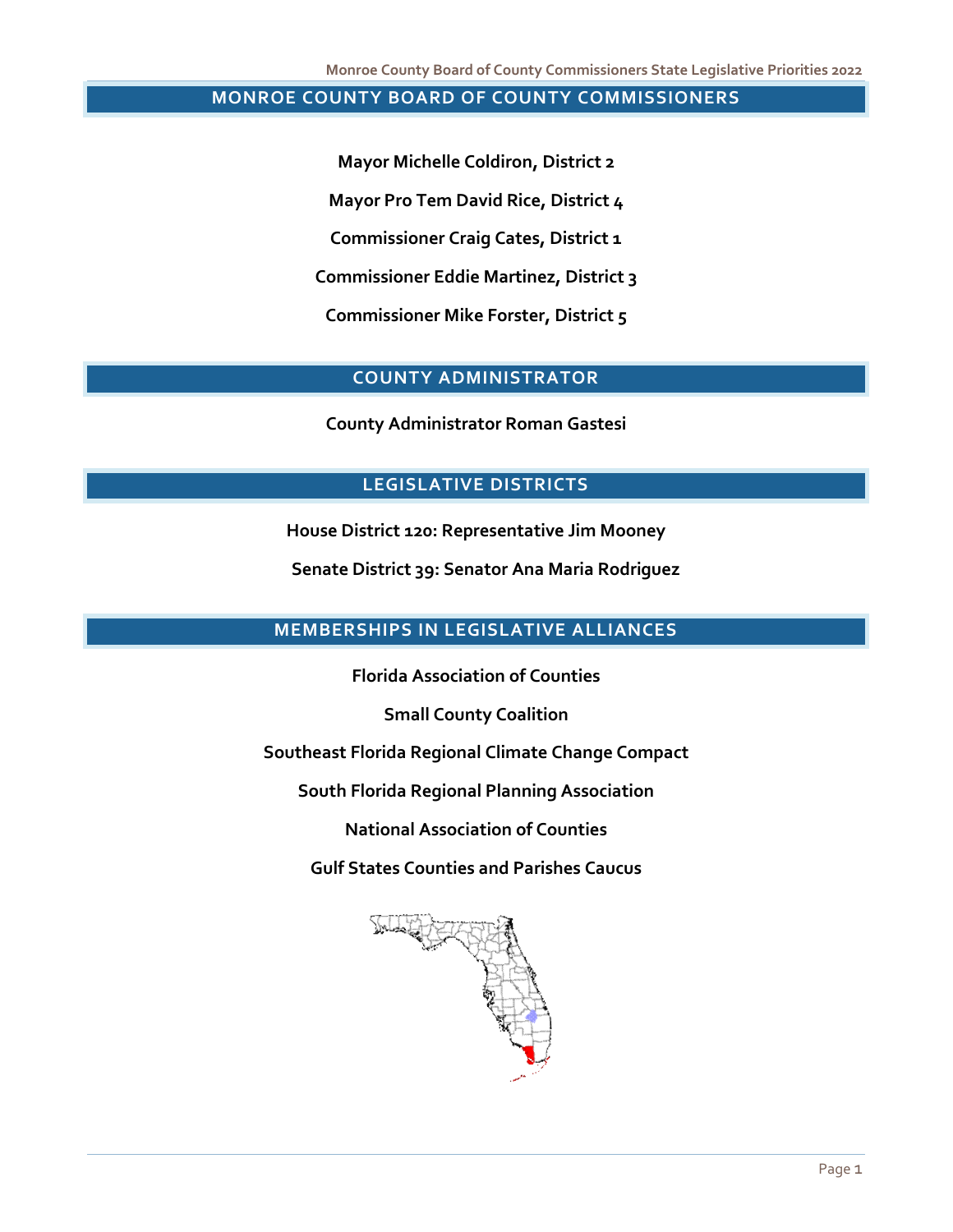|                                                                                                                                                                                                                                | 3  |
|--------------------------------------------------------------------------------------------------------------------------------------------------------------------------------------------------------------------------------|----|
| <b>STATE LEGISLATIVE PRIORITIES:</b>                                                                                                                                                                                           |    |
|                                                                                                                                                                                                                                | 5  |
|                                                                                                                                                                                                                                | 6  |
|                                                                                                                                                                                                                                |    |
|                                                                                                                                                                                                                                | 8  |
| Marine Protection (Derelict Vessels and Pump-out Program)                                                                                                                                                                      | 9  |
|                                                                                                                                                                                                                                | 12 |
|                                                                                                                                                                                                                                | 13 |
|                                                                                                                                                                                                                                | 13 |
|                                                                                                                                                                                                                                | 13 |
|                                                                                                                                                                                                                                | 13 |
| Single Use Plastic Bags and the control of the control of the control of the control of the control of the control of the control of the control of the control of the control of the control of the control of the control of | 12 |

|                                               | 13 |
|-----------------------------------------------|----|
|                                               | 14 |
| Home Rule, Unfunded Mandates, County Revenues | 14 |

# **GENERAL STATE LEGISLATIVE ISSUES:**

|  | 15 |
|--|----|
|  | 15 |
|  | 16 |
|  | 17 |
|  | 17 |
|  | 17 |
|  | 17 |
|  | 18 |
|  | 18 |
|  | 18 |
|  | 19 |
|  | 19 |
|  |    |
|  |    |

|--|--|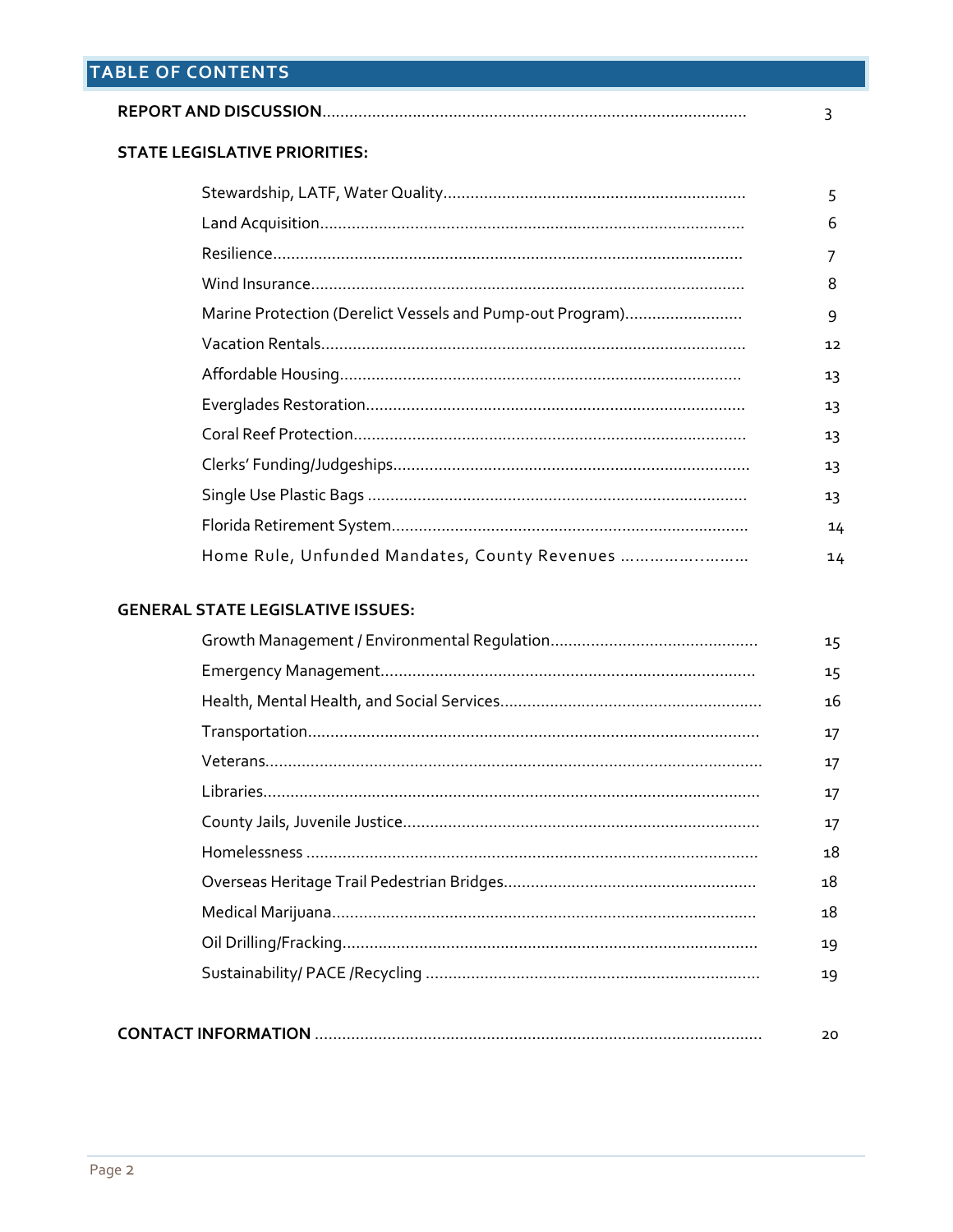# **REPORT AND DISCUSSION**

# **LEGISLATIVE AGENDA DEVELOPMENT**

Staff is seeking Board approval of the issues presented herein to be included in the County's 2022 State Legislative Program. Upon Board approval, staff and the contract lobbying teams will pursue all of the legislative issues approved by the Board, and in so doing, place appropriate priority on the issues that the Board directs to receive a special level of attention in 2022.

Annually, the Board reviews legislative priorities and gives direction on and approval of priority legislative issues to guide the County's lobbying efforts at both the State and federal level. Typically, the County identifies as priorities only its most pressing issues and then supports the Florida Association of Counties (FAC) and the Small County Coalition (SCC) in achieving their broader substantive initiatives. As a member of the Southeast Florida Regional Climate Compact, Monroe County collaborates on the Compact's annual legislative program.

Each year, the BOCC and staff evaluate the trends and issues affecting all County programs and services to identify potential policy or substantive legislative issues. Included herein are the substantive priorities and general issues to be pursued and supported during the 2022 State Legislative session.

#### **LEGISLATIVE PRIORITIES**

The County's legislative efforts are incremental and focused on issues that are built upon throughout several sessions, such as funding for water quality infrastructure and land acquisition, and protecting Citizen's wind insurance affordability; these will continue to be legislative priorities in the 2020 session.

The County's number one priority is to **secure a \$25M appropriation through the Florida Keys Stewardship Act** (FKSA), of which \$20M is to fund water quality projects and \$5M is for land acquisition. The County utilizes its share of Stewardship funding for the canal restoration program.

The FKSA authorizes an annual \$5M set-aside of Florida Forever funding for the next ten years, dedicated specifically to enable Florida Department of Environmental Protection to renew an aggressive land acquisition program in the Florida Keys. As the universe of development permits shrinks, and the County reaches "build out," there is a need to keep our State legislators mindful about the impacts and consequences of Monroe County's challenge of protecting both environmentally sensitive lands while balancing private property rights. The State of Florida, having designated the Florida Keys as an Area of Critical State Concern, is a partner with Monroe County in this challenge and we continue to work closely with the State's ACSC oversight agency, the Department of Economic Opportunity (DEO) on these issues, and the State's main environmental regulatory agency, the Department of Environmental Preservation.

An important goal is to have **the Florida Keys Stewardship Act included as a funded project in State's Land Acquisition Trust Fund.** The Land Acquisition Trust Fund ("LATF") is funded with documentary stamp taxes directed there by Amendment 1. Projects currently funded in the LATF include some of the State's highest environmental priorities, such as Everglades Restoration and springs restoration. Inclusion of the Keys' Stewardship Act into the LATF would elevate our Stewardship Act to Statewide importance and help secure annual funding.

Another top priority is to secure **funding for resiliency projects.** The County will submit its funding requests into the new DEP Resiliency Funding portal as required by the new law passed last session. The County's legislative team will then advocate with the Governor's office and DEP to secure the funding for those project submittals. The County is also pursuing an expansion of the powers of its Land Authority to add staff expertise and resources to securing and administering resilience funding from state and federal grant programs.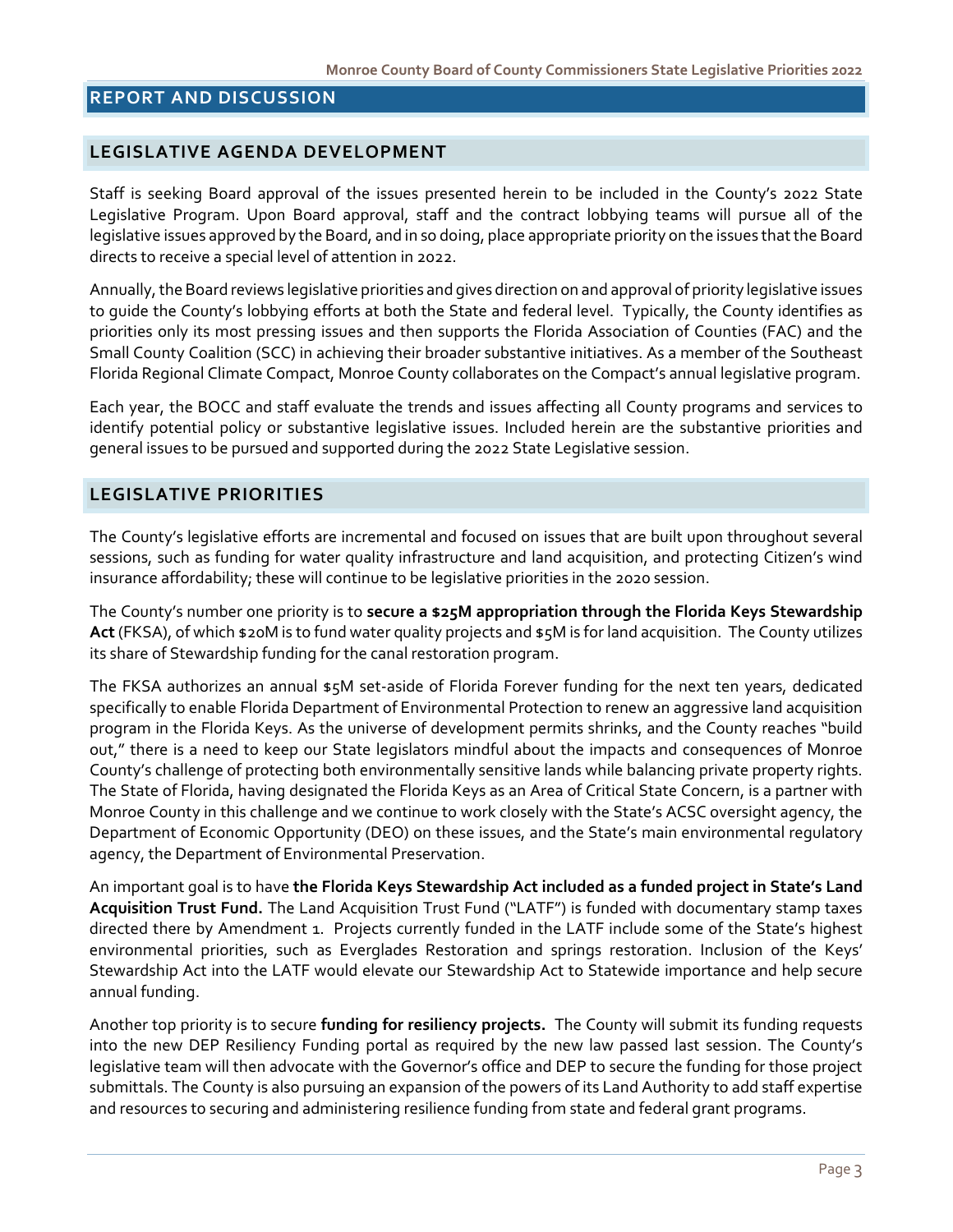We will continue to work with the Legislature to tackle the issue of **derelict vessels** in Monroe County. Last session, the Legislature passed a bill enacting new anchoring limits in the waters of the Florida Keys. However, the new law includes the high hurdle of implementing 300 new moorings before the new limits may be applied. We will work with the Legislature to resolve this issue, by lowering the number of required new moorings, and applying the new anchoring limits only to stored vessels.

**Wind insurance affordability** is yet another critical need for our constituents and a key component in preserving the Keys' strong local economy that is a valuable economic engine for the State. At the State level, this requires working with Citizens Property Insurance Company's windstorm insurance to find ways to enhance affordability, with the Office of Insurance Regulation to address annual rate increases, and to oppose efforts to increase premiums, eliminate the cap on annual increases, reduce coverage, and reduce eligibility.

The spate of **preemption bills** introduced last session, and increasingly over recent legislative sessions, such as those related to vacation rentals, emergency powers, contractor licensing, home-based businesses, cruise ship activity in local ports, single use plastic bags, business regulation, use of county rights of way, affordable housing, and local referenda represent a significant challenge to home rule. We expect these State legislative efforts to continue.

In response to the 2021 State legislative session -- arguably one of the most active legislative sessions with regard to home rule preemptions -- FAC will be standing up a new "preemption" committee that will help focus on this issue, guide strategy and research with a long-range perspective and with initiatives (not just reactions.)

It is beneficial for the Board to be active participants in the legislative process by testifying on behalf of the County and working with the legislative delegation. Staff will continue to keep the Board involved in legislative issues through agenda items, resolutions, memoranda, FAC "Call to Action" emails, and regular updates.

# **LOBBYING CONTRACTS**

The County utilizes contract lobbying services at the State level to further Monroe County's legislative goals and to secure vital appropriations. Monroe County currently contracts with Robert Reyes with Capital Group, Ryan Matthews of Peebles Smith with a sub-contract with Dean Cannon of Gray-Robinson, Frank Bernardino with Anfield Consulting, and Nick Iarossi with Capital City Consulting. These firms provide a daily presence in Tallahassee and advocate for the County's legislative priorities.

Staff coordinates regularly with the County's State lobbying team by phone and e-mail to strategize on key State policy, regulatory, and budget issues. In addition to weekly conference calls during session, and weekly issues tracking, lobbyists also submit monthly reports, and formally report annually to the Board of County Commissioners.

# **KEY DATES**

2022 Legislative Session

- ❖ September 15: Approval of BOCC Legislative Agenda
- ❖ September 21-23: FAC Legislative Conference
- ❖ September-December: Interim Committee Weeks

(Sep-20-25;Oct 11-15, 18-21; Nov 1-5, 15-19; Nov 29-Dec 3)

- January 11: First Day of Regular Session
- **❖** TBD: Local Delegation Meeting
- TBD: Florida Association of Counties Legislative Day
- TBD: Keys Day
- ◆ March 1: Last Day for Committee meetings
- **\*** March 11: Last Day of Regular Session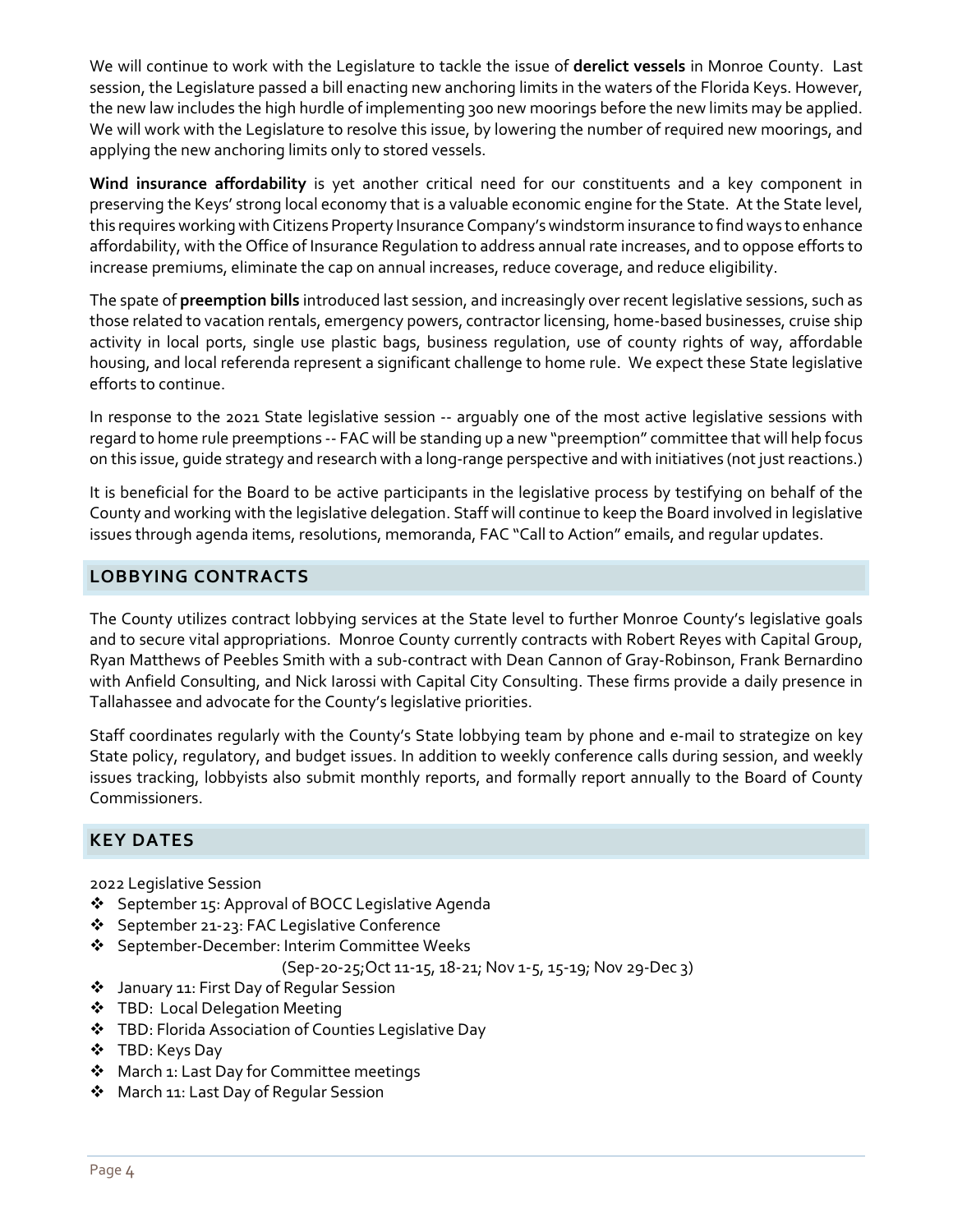### **LEGISLATIVE PRIORITIES**

# **FLORIDA KEYS STEWARDSHIP: WATER QUALITY PROTECTION**

#### **CHALLENGES:**

- **Unique Ecosystem**: The Florida Keys lie within the waters of the Florida Keys National Marine Sanctuary. This fragile and complex marine ecosystem of the Florida Keys is one of the unique ecosystems in the world and is home to the **only living coral reef** in the continental U.S. and the third largest barrier reef in the world, the largest sea grass meadow in the hemisphere, and 6,000 species of marine life. Leaching cesspits, runoff and degraded canal waters pollute the nearshores waters of the Sanctuary and threaten the ecosystem.
- **Unrivaled Economic Impact:** This ecosystem is the lifeblood of marine-based tourism and fisheries economy unrivaled in the State of Florida generating over **\$4B in economic activity**, enabling the Keys to generate over **\$225M in sales tax revenue** for the State (in normal years).
- **Federal State Water Quality Mandates:** The implementation of Advanced Wastewater Treatment standards, storm water management and canal water restoration in the Florida Keys are all pursuant to and in furtherance of the Federal Water Quality Protection Program mandates that apply to all of the waters surrounding the Florida Keys. Congress created the Florida Keys National Marine Sanctuary in 1990, and directed US EPAand the State to develop a Water Quality Protection Program to restore and protect water quality.
- **Wastewater Implementation:** The State mandated that The Florida Keys Area of Critical Concern construct a centralized wastewater treatment system in compliance with FS 381 and 403 across the span of the 100+ mile archipelago. This has cost the local governments of the Florida Keys \$900M. The State has invested \$100M in that system.
- **Storm Water and Degraded Canal Waters:** With wastewater treatment system improvements almost complete, the Keys must now address two remaining areas of water quality concern, storm water and degraded canal waters. Runoff and poor canal water leach into the nearshore waters of the Florida Keys National Marine Sanctuary and threaten its fragile ecosystem. Environmental testing has determined that many canals in the Keys have poor water quality that fall below the State water quality standards.
- **Land Acquisition Trust Fund:** A portion of the State's doc stamp taxes are deposited into this trust fund, per Amendment 1, to fund State's environmental priority projects. Inclusion of the Stewardship Act into the LATF would significantly enhance efforts to secure annual Stewardship funding.

#### **LOCAL COMMITMENT:**

- o County Funds: The Monroe County Board of County Commissioners expended \$7M in local funds to conduct a Restoration Pilot Program, wherein we implemented a number of different restoration technologies on seven different canals to determine the costs and benefits of each technique.
- o RESTORE Act funds: The Monroe County Board of County Commissioners has committed all of its \$20M in its RESTORE Act funds to Canal Restoration.
- $\circ$  Natural Resources Conservation Service Funds: The County secured a \$45M federal grant in 2018 to remove hurricane-related debris from almost 200 canals.

- **SUPPORT** a \$20M appropriation for the implementation of The Florida Keys Stewardship Act.
- **SUPPORT** inclusion of the Florida Keys Stewardship Act in the State's Land and Water Trust Fund.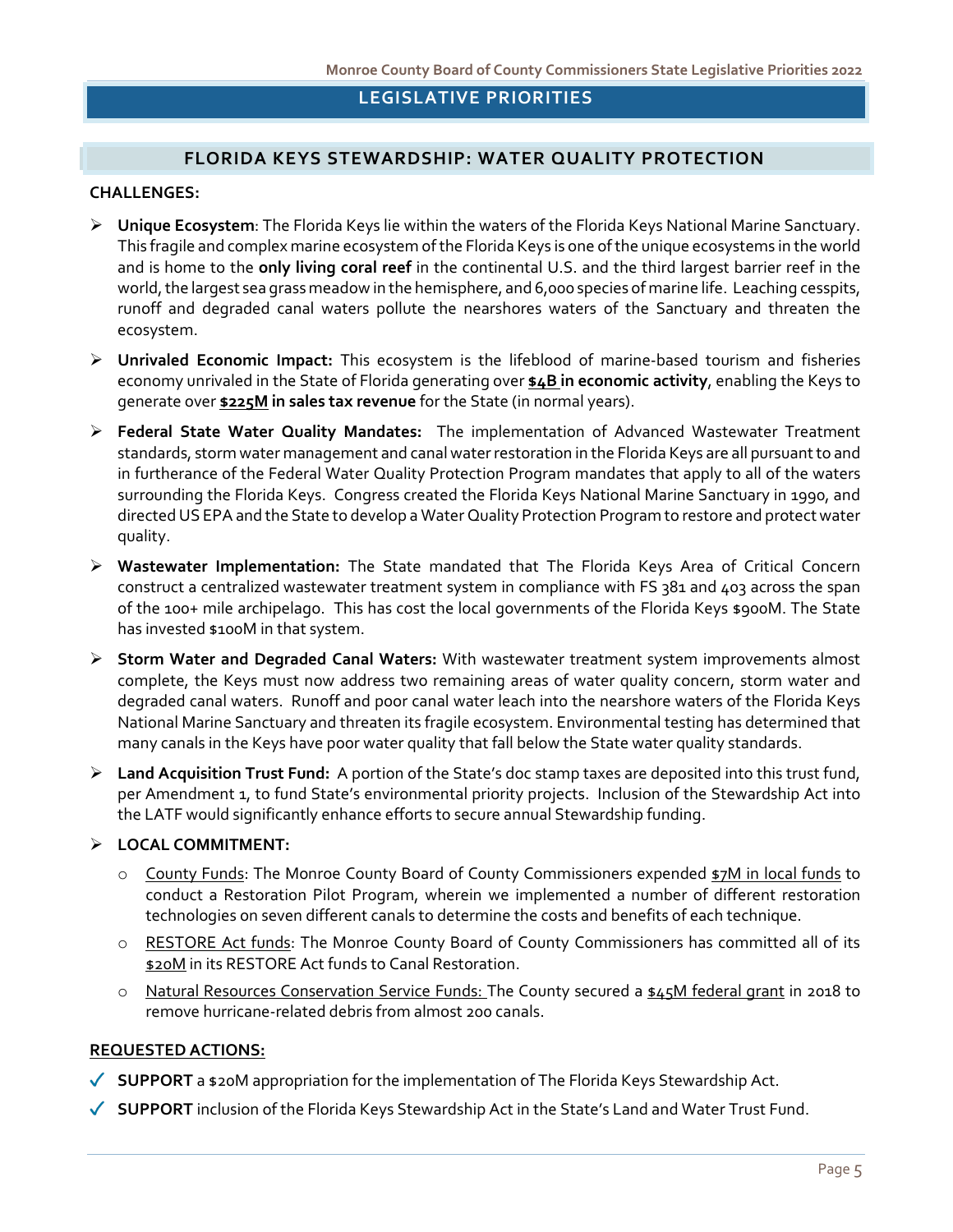# **FLORIDA KEYS STEWARDSHIP ACT: LAND ACQUISITION**

#### **CHALLENGES:**

- **Area of Critical State Concern:** The State of Florida designated the Florida Keys an Area of Critical State Concern, in recognition of its unique and significant environmental resources, and through the Administration Commission, the State maintains oversight of the growth and development issues in the Florida Keys.
- **Hurricane Evacuation:** State law limits residential housing growth in the Keys so that permanent residents can be safely evacuated within 24 hours. U.S. 1 has limited capacity for cars on the road, which limits the number of people that can live here. The State accomplishes this through an annual rationing of building permits, until we reach a cap or "build out."
- **Development Permits:** The State caps the total number of new building permits in the Keys. In 2013 that cap was set at 3,550. Each year, for the next ten years, the State allocates 355 permits to the Keys. We will reach build out in 2026, after which there will be no more permits, and no further development will be permitted. (Note, the County extended the buildout timeframe from 2023, and has divided its remaining permits to extend the build out date to 2026 to allow for more time to focus on land acquisition.)
- **Property Rights/Legal Liability**: After we apply all of the available permits (3,550), there will still be approximately 8,000 privately owned, undeveloped parcels, potentially with no ability to develop. The deficit of permits could trigger property rights lawsuits against the local governments and the State from owners who may have been denied the ability to build a home on their property. The total value of the remaining 8,000 parcels, and the liability of potential takings claims, is conservatively estimated at **\$846M**  (2018 data). The County and the State have been named as co-defendants in property rights suits filed as a result of ACSC regulations, and jointly defended those suits.
- **Conservation and Non-Conservation Lands:** Florida Forever provides a programmatic funding source through which the State can acquire lands to retire development rights, as long as those properties are conservation lands within the Florida Forever project boundaries. Of the 8,000 privately-owned, undeveloped properties that could be left without permits *approximately 3,500 lie within Florida Forever* project boundaries. In 2018, we secured legislative changes that authorizes the State to acquire nonconservation lands in ACSC to retire development rights. However, this type of acquisition requires a State funding source.
- **Military Base Buffering**: The Keys are home the U.S. Naval Air Station Key West. Approximately 500 of the 7,800 privately-owned, undeveloped parcels lie within NASKW's military buffer areas. In 2018, we secured legislative changes that prioritized NASKW within the State's military buffer lands program, but the program requires greater State funding in order to acquire more base buffer land.

### **LOCAL COMMITMENT**:

o Since August 1, 2016, Monroe County has expended a total of **\$19.7M** in local funds (a combination of infrastructure sales surtax and Monroe County Land Authority) to reduce this liability by acquiring land and retire the development rights. The County has an additional \$6.3M budgeted. The State has expended **\$4.6M**. To date, **349** development rights have been retired (264 by the County and 85 by the State).

- **SUPPORT** appropriation of \$5M within Florida Forever as authorized in The Florida Keys Stewardship Act for land acquisition within the Florida Keys that will both conserve environmentally sensitive land and retire development rights to mitigate future takings liability.
- ◆ **SUPPORT** continued partnership with DEO and FDEP to fund and implement an aggressive, long-term land acquisition strategy aimed at reducing the total inventory of privately owned vacant land to curtail the threat of significant future takings liability.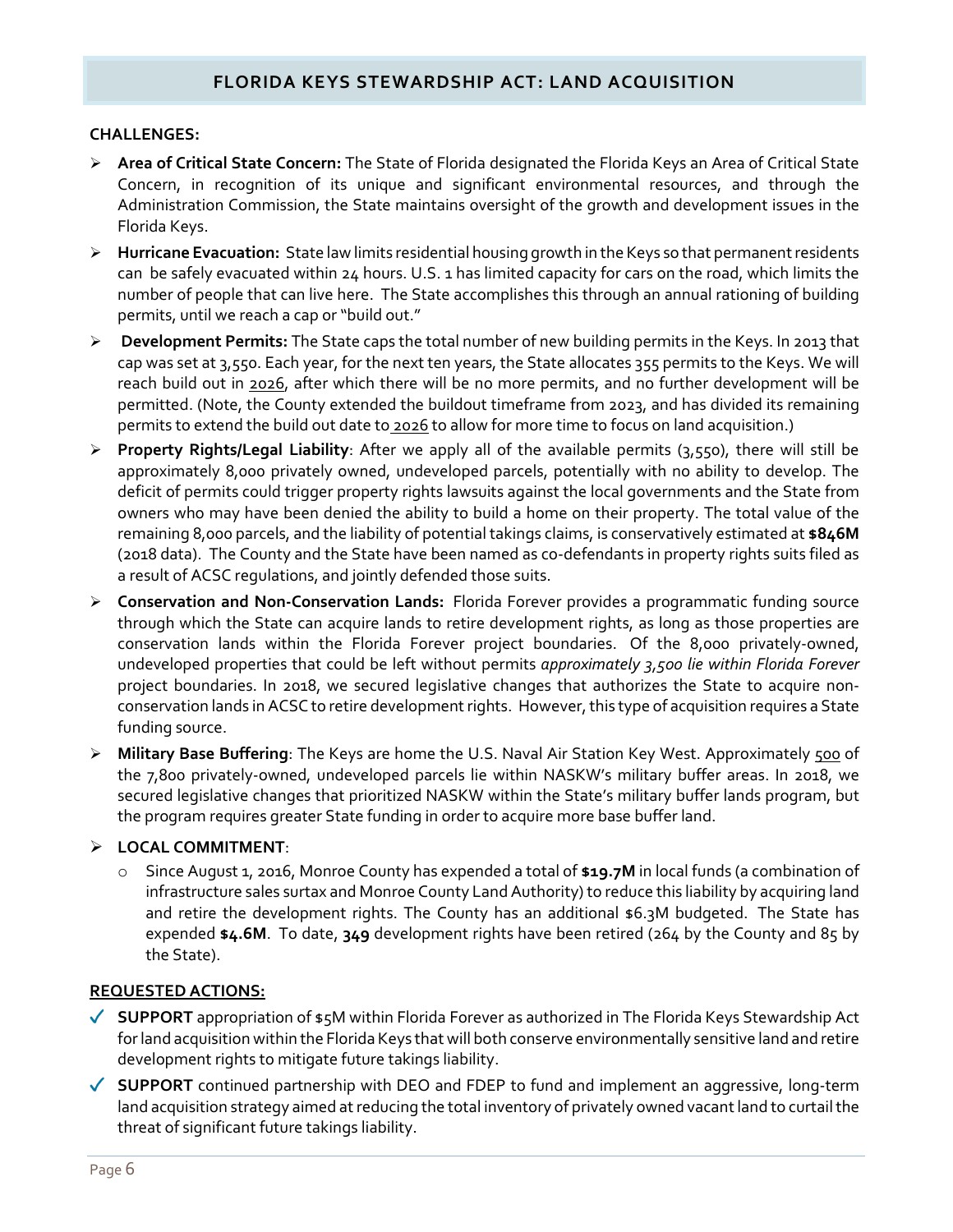◆ **SUPPORT** increased funding for Military Base buffering for State acquisition of buffer lands around NASKW that will protect base encroachment AND retire development rights to mitigate future takings liability.

### **ENHANCING MONROE COUNTY'S RESILIENCE TO SEA LEVEL RISE, KING TIDES AND STORM INUNDATION**

### **CHALLENGES:**

- Estimated Costs: In 2018, Monroe County embarked on a comprehensive study to examine the impacts of sea level rise, King Tides and storm inundation on the County's road system. This study, currently underway, has produced initial cost estimates of \$1.8B to elevate and otherwise mitigate flooding impacts. (This estimate does not include roadways within the Keys' municipalities.)
- $\triangleright$  Severe and persistent road flooding is impacting many communities affecting public safety, commerce, property values and quality of life.
- $\triangleright$  The County is charting a course to pursue all available funding streams to assist with this comprehensive effort, including federal and state grants, Congressional appropriations, special assessments and local funding.
- A highly impactful revenue source for Monroe is the 1-cent infrastructure sales surtax. Monroe County currently levies a 1-cent infrastructure sales surtax that raises \$34M, countywide, annually (of this amount Monroe County BOCC is allocated approximately \$23M.) The current 1-cent sales tax sunsets in 2033, and we will seek, via referendum, to extend it 2053. The revenue of the extension could be bonded to generate \$200M. An *additional* 1-cent tax levy, if approved by the Legislation, and levied after approval by the local voters via a referendum, would raise an additional \$34M annually that could be bonded to generate \$300M, which we contemplate utilizing toward the County's road elevation/resiliency program. *Note: We are not actively working on this issue this session as there is minimal support in the Legislature at this time. However, should there arise any significant legislative effort related to a sales tax increase for resilience, we will raise it for discussion and direction by the Board.*
- $\triangleright$  Monroe County's residential communities and privately owned housing stock also require resilience investment. The Federal Army Corp of Engineers has conducted a study of the Florida Keys and within unincorporated Monroe County alone there are over 1800 residential structures at risk for flooding and recommended for elevation. There are several State and federal grant programs including the Hazard Mitigation Grant Program, Building Resilient Infrastructure and Communities and the Flood Mitigation Assistance (FMA) program that provide funding for acquisition, elevation, and demolition/reconstruction, enabling local governments to facilitate rebuilding their communities to be flood resistant and eliminate flood risk. These programs are vital to the changing climate and risks associated with flooding related to storms and sea level rise; they also require significant staff expertise and time.
- $\triangleright$  The Land Authority would be in a position to provide that staff expertise and time. The Land Authority recently entered into an agreement with the County to manage additional acquisition programs developed by the County over the past several years to consolidate and streamline government operations. These programs work with private property owners and further the goals of acquisition of land with protected habitat, acquisition of development rights to decrease legal property rights potential takings liability or Bert J Harris claims, acquisition of damaged structures and restoring land to green space or facilitating drainage improvements. The FMA grant program for acquisition is the same program used for elevations and demolitions/reconstruction. Given the programs recently transferred to the Land Authority and the fact that staffing and program administration for the acquisition portion of the programs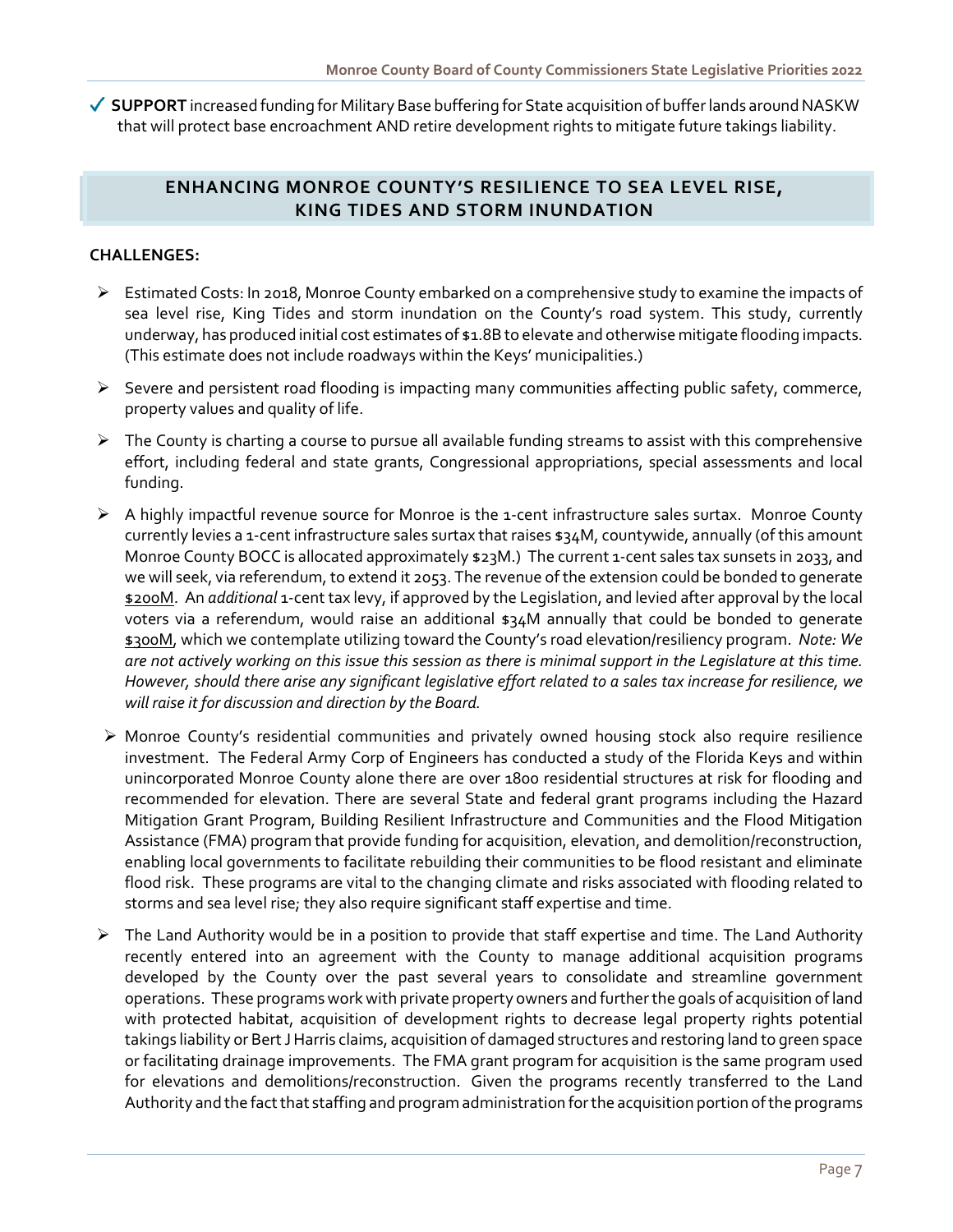duplicate the staffing and program administration for the additional program benefits, it makes financial and programmatic sense expand the powers of the land authority to continue this vital work.

### **REQUESTED ACTION:**

- ◆ **SUPPORT** funding for projects submitted to DEP through the Resilient Florida grant program.
- **SUPPORT** an expansion of the powers and responsibilities of the Monroe County Land Authority to aid the County in activities related to enhancing residential resiliency to flooding and sea level rise, to include: administering grants to the County for residential flood and sea level rise mitigation projects, including grants for the elevation of structures above minimum flood elevations; demolition and reconstruction of structures above minimum flood elevations; and acquisition of land with structures at risk of flooding.
- ◆ **SUPPORT** State legislation that continues to encourage vulnerability assessments, coordinates resources and supports the efforts of local governments to mitigate and adapt to hurricanes, sea level rise, and other climate-related challenges, and aggressive State funding for adaptation planning and investments in areas such as roads and other infrastructure projects that provide hazard mitigation and serve to reduce immediate and long-term risks to critical infrastructure.

# **WIND INSURANCE AND FLOOD INSURANCE: AFFORDABILITY AND ACCESSABILITY**

#### **CHALLENGES:**

- **Wind insurance rates:** Monroe's residential and commercial Citizens' wind insurance rates are the highest in the State. Monroe's premium rate 175% higher than the median coastal rate. Citizens Property Insurance Company provides wind insurance coverage for approximately 90% of Keys' homes. High costs and limited coverage negatively impact our citizens, our workforce, our property values, and our economy.
- **Monroe's building standards:** Monroe County's building standards are among the most rigorous in the State, yet this is not reflected in Citizens' rate calculations for Monroe.
- **Modeling:** Despite dramatic differences in projected losses for Monroe County from the various rating models, Citizens until this year used only the model **most unfavorable** to the County to apply statewide increases to Monroe.
- **Premiums vs. Claims:** Premiums charged by Citizens are not commensurate with actual risk.
	- o From 2004-2018 Monroe paid in total more than a half billion dollars in premiums over claims.
- **Affordability and Annual Glide path**: Monroe's already high rates are compounded with annual 10% increases. These costs exacerbate the County's housing cost crisis. Property insurance affordability is a key component in preserving the Keys' strong local economy. The legislature recognized the importance of affordable property insurance, but Citizens has failed to apply an "affordability" definition or standard (beyond capping annual increases to 10%.)
	- o Citizens Property Insurance Corporation statute reads: *"The absence of affordable property insurance threatens the public health, safety, and welfare and likewise threatens the economic health of the State. The State therefore has a compelling public interest and a public purpose to assist in assuring that property in the State is insured and that it is insured at affordable rates so as to facilitate the remediation, reconstruction, and replacement of damaged or destroyed property in order to reduce or avoid the negative effects otherwise resulting to the public health, safety, and welfare, to the economy of the State, and to the revenues of the State and local governments which are needed to provide for the public welfare."*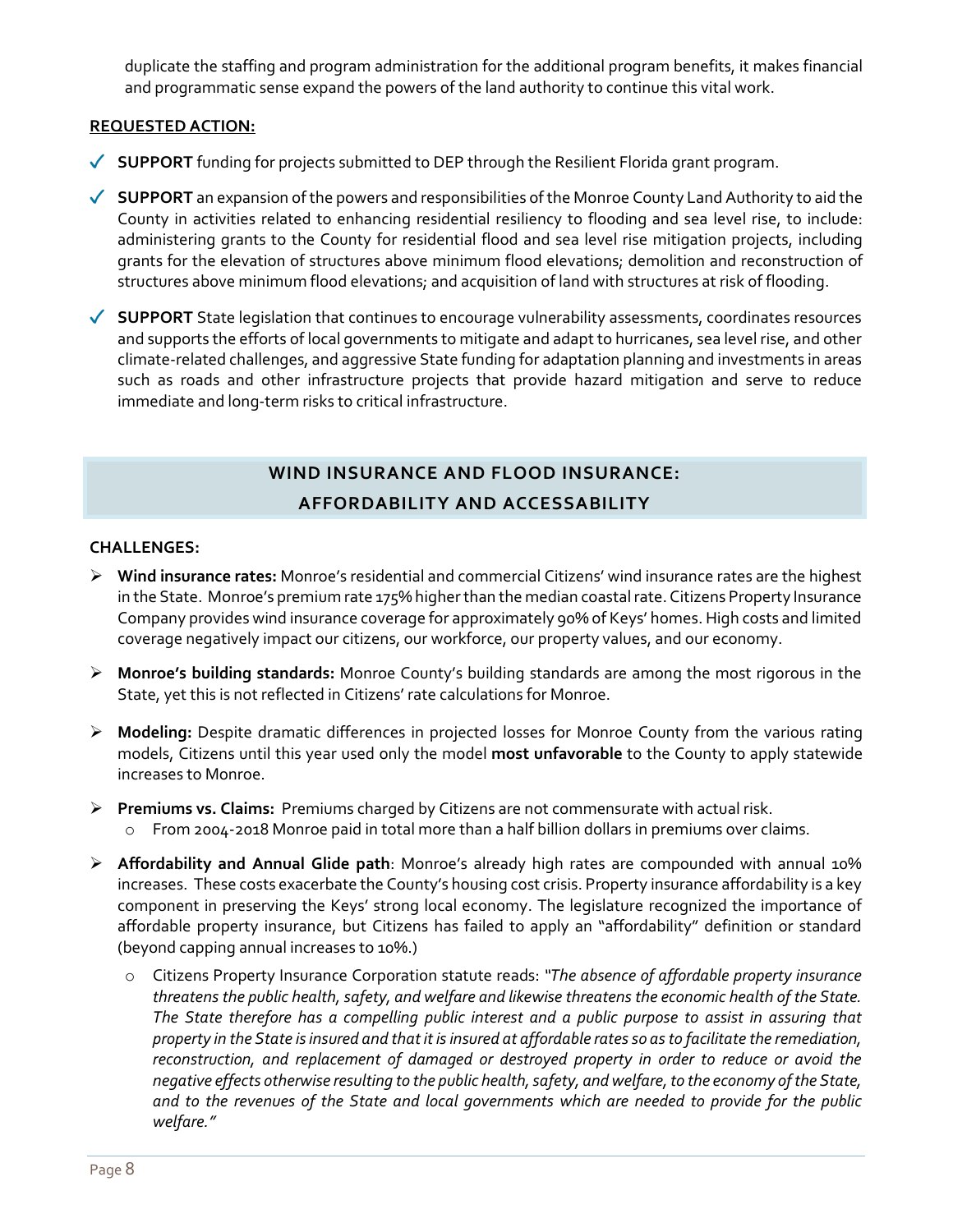- $\triangleright$  During the 2021 Legislative session, lawmakers increased the annual rate cap in Citizens' premiums 1% each year for the next 5 years. *Citizens and lawmakers continue to discuss raising Citizens' rates, and eliminating the rate cap altogether. We will monitor this discussion closely, and work with FIRM to advocate against any legislation that would further increase or eliminate the cap.*
- **Flood Insurance:** Affordable flood insurance is another important issue, but mainly a federal one. Affordable flood insurance is provided through the National Flood Insurance Program (NFIP). With more NFIP policies than any other State, Florida has a lot at stake with the future of the program, and its continued ability to provide flood insurance to Floridians at affordable rates. The majority of NFIP policies belong to homes and businesses in the State's coastal communities; these coastal communities generate 80% of the State's GDP. The County encourages the State Legislature to recognize the value of NFIP and the local and statewide economic benefits of affordable flood insurance and to ensure and support measures that preserve it.

#### **REQUESTED ACTIONS:**

- ◆ **SUPPORT** legislation that exempts Monroe County from the annual wind insurance rate increase passed last session (11-15% over the next five years) and maintaining the County's rate cap at 10%, recognizing Monroe's unique housing affordability issues and strong building codes.
- ◆ **SUPPORT** legislation to help lower premiums and annual rate increases by requiring Citizens to:
	- o Apply mitigation credits that account for Monroe's rigorous building standards;
	- o Apply an affordability definition or standard, per the statutory language mandating affordability.
- ◆ OPPOSE legislation that limits the availability of Citizens' coverage (particularly in areas such as Monroe, where there is no reasonable degree of competition for windstorm insurance.)
- **SUPPORT** the legislative efforts of Fair Insurance Rates for Monroe (FIRM) related to both wind and flood insurance affordability and availability for Monroe County.

# **MARINE PROTECTION: ANCHORING LIMITS, DERELICT VESSEL REMOVAL FUNDING, AND PUMP-OUT PROGRAM**

#### **CHALLENGES:**

Preventing and reducing the number of derelict vessels is a program priority for Monroe County. Monroe has the highest number of derelict vessels in the State. The generation of derelict vessels (DVs) around the State has been recognized by the Florida Legislature and the Florida Fish and Wildlife Conservation Commission (FWC). Derelict vessels post significant navigational safety and environmental impacts. The costs of their removal are an unnecessary financial burden for taxpayers. Monroe County removes approximately 60 derelict vessels a year, and at average annual cost of \$240,000.

 **Anchoring Limits:** In 2021, SB 1086 became law. This bill recognized that long-term anchorage contributes to vessel dereliction and included a provision that enacted a 90-day anchoring limit for all the waters of the Florida Keys. Monroe County has long supported anchoring limits as an intervention to reduce derelict vessels, and the County supported this provision.

However, the 90-day anchoring limit provision was ultimately modified to require that 300 new public mooring balls be placed in the waters around the City of Key West before the new limit can be enforced in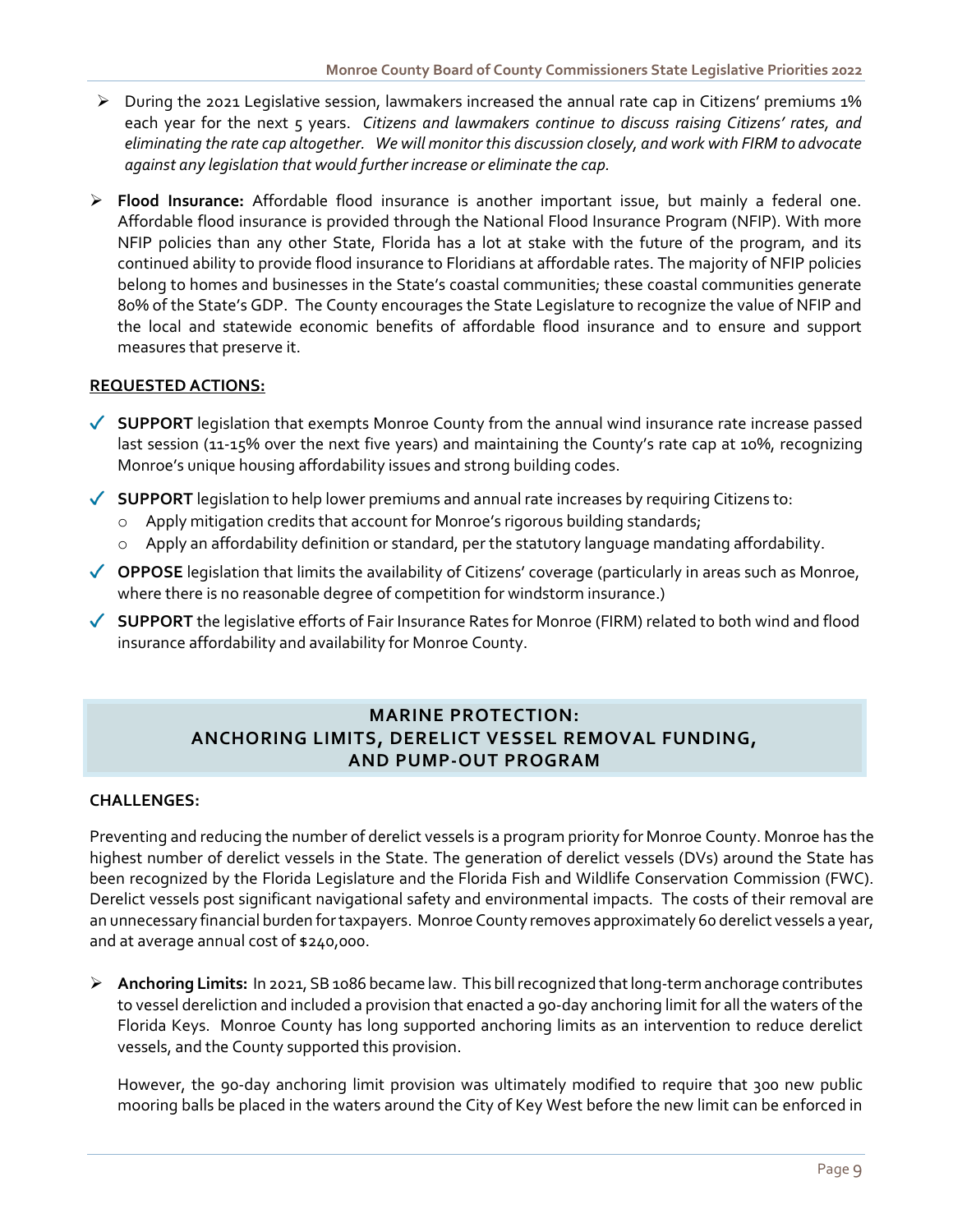Keys' waters. This requirement is difficult if not impossible to meet, and therefore precludes the new law's use and benefit.

Most derelict vessels result from having been anchored out, sedentary, and neglected for extended periods of time. The vessel's physical condition degrades, eventually becoming inoperable. Often, the vessel is abandoned. The vessels often become "at-risk," "pre-derelict," and/or eventually "derelict". Anchoring limits reduce the number of days that a vessel may be anchored in one place without moving; they require the vessel to be moved, which requires that the vessel be maintained in an operable condition, reducing its chances of becoming derelict.

About half of the long-term anchored vessels surrounding the waters of Key West are stored vessels, with the other areas throughout Keys' waters also containing numerous stored vessels; these are the greatest generator of derelict vessels. Stored vessel owners commonly choose to store their vessel at anchor as an alternative to paying the high prices for shore side dockage; or, they have the intent to abandon the vessels to avoid the costs associated with proper disposal.

Many long-term anchored vessels are those being used as primary domiciles, or "liveaboards." Liveaboards are prolific particularly in the waters around Key West because housing is expensive and scarce and liveaboards provide an inexpensive and available workforce housing alternative.

The requirement for 300 new moorings was understandably intended to assist liveaboard vessels that are anchored long-term and that often serve as a form of affordable housing. Without sufficient moorings as an alternative option, the requirement to move every 90 days can be difficult. However, this requirement cannot feasibly be attained for the following reasons:

- 1) Due to the plethora of federal and State environmental regulations governing Keys' waters, the installation of new mooring balls in Keys' waters is an expensive, lengthy, and arduous regulatory process; and
- 2) There is insufficient physical space for 300 new mooring balls within the required 1-mile distance from Key West; and
- 3) The required number exceeds local need. Site visits to the anchorages, FWC DV data, and Monroe County pump-out program registration data indicate the presence of 100 liveaboard vessels in the anchorages around Key West.

Without being able to meet this condition and without modification to the requirement, the Florida Keys, which suffers the highest number of derelict vessels, is precluded from benefitting from these new and very necessary anchoring limits for the foreseeable future.

**History:** Monroe County has been working closely with FWC for many years on this issue. From 2009-2017, Monroe County was one of five local governments who participated in a statewide Pilot Program for Anchoring & Mooring to test several regulatory approaches for waterway management. At its conclusion, a final report was submitted by FWC to the Florida Legislature recommending several statutory changes to boating laws. In recent years, many of these recommendations have been implemented; however, the issue of long-term anchoring was not properly addressed until last session.

- **SUPPORT** modifications to current law resulting from SB 1086 to lower the number of required mooring balls from 300 to 100 (or lower based on the availability of additional moorings for liveaboard vessels in the Key West Mooring Field), allow enforcement of the new anchoring limits on stored vessels and delay enforcement of new anchoring limits on occupied/liveaboard vessels until those new moorings are in place, and
- ◆ OPPOSE further dilution of county authority to regulate vessels and waterways.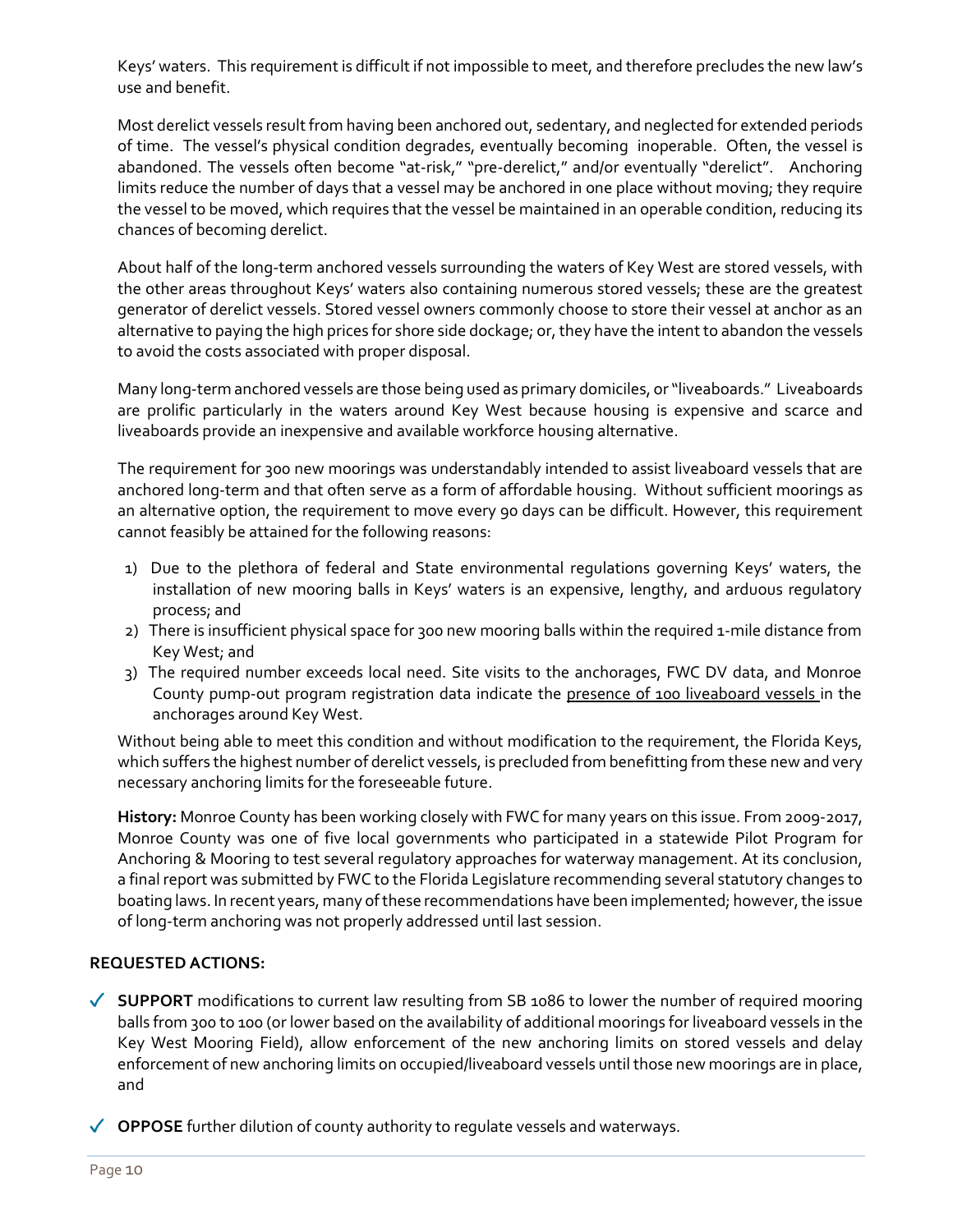**Derelict Vessel Removal Grant Funding**: In 2019, the Florida Legislature redirected approximately 30% of statewide recreational vessel registration fees into a Trust Fund for use in funding derelict vessel removals. The legislation also authorized FWC to administer a Derelict Vessel Grant Program for distribution of the funds. The State's primary purpose was to ensure more equitable distribution of funding across the state for derelict vessel removals, particularly to communities with minimal boating revenues, and allow FWC to utilize any unspent funds for agency-funded removals.

The Trust Fund currently generates approximately \$2.1 million dollars annually. Since the implementation of this law, Monroe County's portion of the revenues has *decreased* by approximately \$70,000 a year, while operational challenges have increased. The new program has:

- Created a heavy reliance on external funding for a continued level of service;
- Increased the vessels removal timeline by an average of 3-6 months due to restrictive programmatic guidelines, primarily due the inability to remove the vessel prior to execution of a grant agreement;
- Increased our administrative costs to prepare, submit and administer the numerous associated grant agreements (*9 were executed in FY20 alone*); and
- Required our staff to make subjective determinations on which vessels may or may not cause additional harm while awaiting the life cycle of the grant, which is especially problematic during hurricane season.

These challenges have resulted in increased boating safety issues, unnecessary environmental impacts, and additional removal costs for Monroe County. For example, a number of these vessels have either gone missing, relocated or sunk while awaiting the grant approval timeline which is particularly unfortunate.

Furthermore, because these revenues are part of a statewide trust fund, the annual budgetary approval and spending authority for funding distribution is determined by the state legislature. As a result, FWC has been challenged with inconsistent and/or significantly reduced spending authorization for this program.

In addition, FWC has utilized these funds in response to hurricane-related derelict vessels rather than distribution through the grant program. We do not believe the intent of this funding was to address natural disaster response for derelict vessels. Both of these issues have created unpredictable and unreliable funding availability for local governments to address this critical issue.

In response, Monroe has requested that FWC consider rulemaking changes to its Derelict Vessel Grant Program Guidelines to include the following recommendations:

- 1. Provide advance funding agreements to local governments to provide a set amount of annual funding;
- 2. Authorize pre-award costs for removal operations. (NOTE: Monroe County is willing to provide a 25% funding match for this request);
- 3. Authorize pre-agreement cost reimbursement for vessels that become an 'imminent threat to public safety' in the time period between application submittal and contract execution.

### **REQUESTED ACTIONS:**

**SUPPORT** rulemaking and/or legislative changes to the Derelict Vessel Program per the above staff recommendations.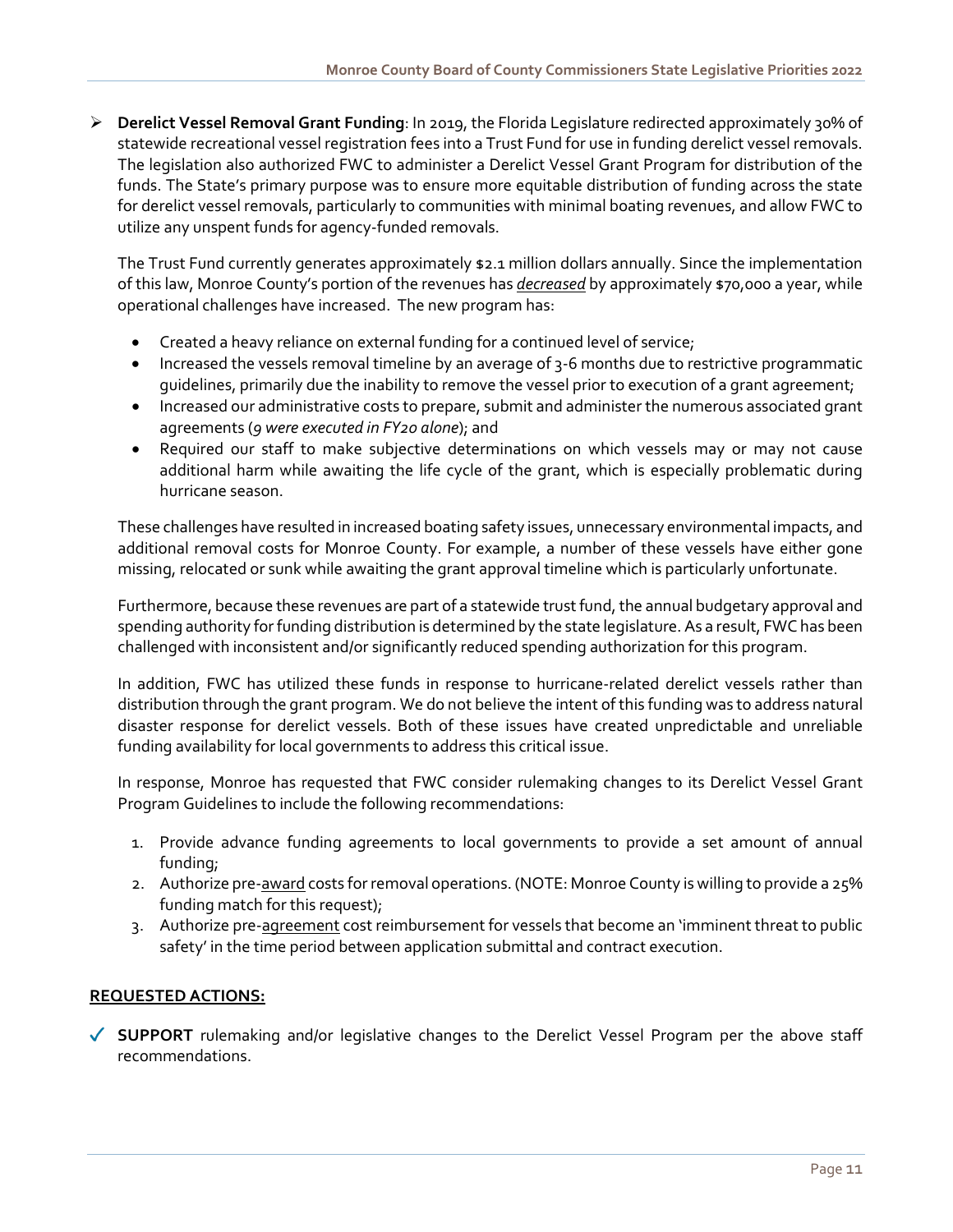- **SUPPORT** FWC's budget request for agency spending authority to utilize revenues in the Marine Resources Conservation Trust Fund for distribution via grant program to local governments for the removal of derelict vessels.
- **Vessel Pump-out Program**: The pristine waters of the Florida Keys attract high numbers of boaters from all over the State and country. These waters are within the Florida Keys National Marine Sanctuary and are designated as a No Discharge Zone (NDZ) by DEP and the Sanctuary. In 2013, Monroe County implemented a large-scale Mobile Vessel Pump-out Program to assist boaters in complying with the NDZ. Monroe County is also launching implementation of a Marina Pump-out Initiative to expand the number of available shoreside pump-out facilities throughout the Keys.
	- Monroe County requires occupied vessels to provide a "proof of pump-out" and provides a free weekly mobile pump-out service. Combined, these measures have ensured nearly 100% compliance with NDZ regulations.
	- To date, the Mobile Vessel Pump-out Program has captured over 2 million gallons of vessel sewage.
	- Monroe County supports this program through its Boater Improvement Funds, Clean Vessel Act funding, and direct legislative appropriations. This funding makes it possible to provide the pump-out service at no charge, which is highly effective at incentivizing boaters to pump-out and ensuring water quality protection for public health and our marine environment.

In the 2021 session, the Legislature transferred the management and administration of the Pump-out Program, along with the \$1M legislative appropriation for the program, to the Department of Environmental Protection. DEP is currently in the procurement process for a vendor. Staff discussions with DEP indicate that the agency's intention is to continue to provide the same service levels and service areas.

We are not yet certain of DEP or the legislature's plan for the program's oversight next year. DEP may include the funding in its agency legislative budget request (anticipating that it will continue to run the program). If not, then the County will again pursue a legislative appropriation to support the program. We are closely monitoring DEP's actions to determine next steps.

### **REQUESTED ACTIONS:**

**SUPPOR**T a legislative appropriation of \$**500,000** to support Monroe County's Mobile Vessel Pump-out Program (if necessary.)

# **VACATION RENTALS**

- ◆ SUPPORT legislation that provides a "carve out" for Monroe County from preemptive vacation rental regulations via the County's status as an Area of Critical State Concern to enable the County to amend/update our vacation rental regulations in order to increase supply of workforce housing.
- ◆ **SUPPORT** legislation that protects Monroe County's grandfathered vacation rental ordinances and that would allow local governments with grandfathered ordinances to amend and update their regulations without losing their grandfathered status.
- ◆ **SUPPORT** legislation that enhances Monroe County's ability to enforce local vacation rental regulations.
- ◆ OPPOSE legislation that preempts local communities from regulating vacation rentals, and legislation that threatens grandfathered protections.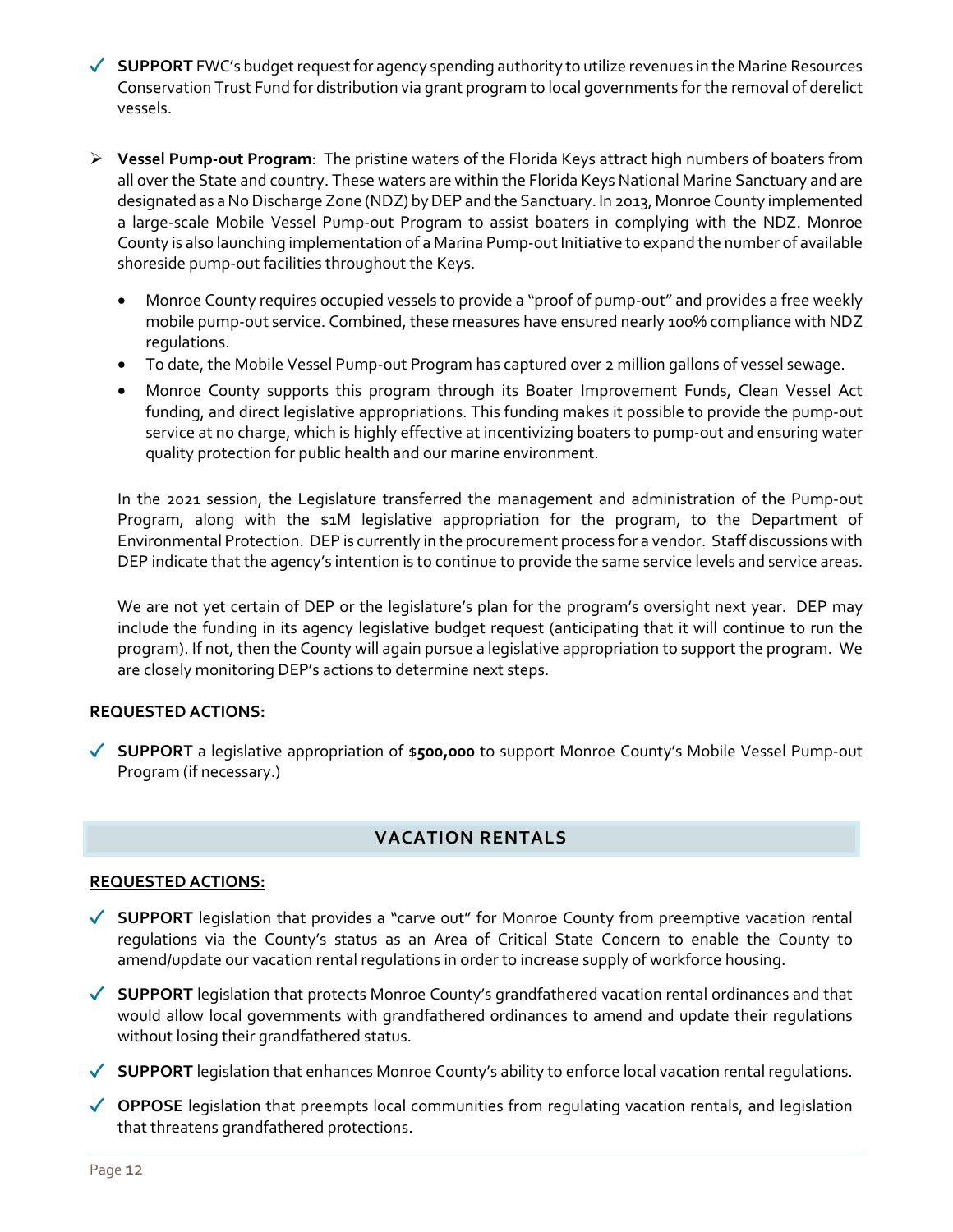### **AFFORDABLE HOUSING**

**CHALLENGE:** The challenges facing citizens of finding and securing affordable housing in Monroe County are not new but have increased exponentially after Category 5 Hurricane Irma hit the Keys in 2017.

As an "Area of Critical State Concern," Monroe is the only County to receive a special set aside in the State's competitive annual allocation of Housing Tax Credits. Staff works in partnership with Florida Housing Finance Corporation for awards of Tax Credits and SAIL funding, as well with DEO to highlight the importance of funding and other incentives to aid in our ongoing housing recovery and rebuilding efforts, and to address the County's affordable housing challenges.

#### **REQUESTED ACTIONS:**

- $\checkmark$ **SUPPORT** award of Tax Credits to Monroe County, and protection of the Florida Keys set-aside;
- **SUPPORT** award of SAIL funding to Monroe County;  $\checkmark$
- ◆ SUPPORT legislation that provides property tax relief on residential properties that provide long-term affordable/workforce rental housing; and
	- **SUPPORT** full appropriation of Sadowski Housing Trust Fund monies for affordable housing.

#### **EVERGLADES RESTORATION**

#### **REQUESTED ACTIONS:**

**SUPPORT** legislation and funding to support continued implementation of the Comprehensive Everglades Restoration Plan.

# **CORAL REEF PROTECTION**

#### **REQUESTED ACTIONS:**

**SUPPORT** legislation and funding that protects and preserves Florida's coral reef tract.

#### **CLERKS FUNDING/JUDGESHIPS**

#### **REQUESTED ACTIONS:**

- ◆ **SUPPORT** continued attention to the adequate funding for the functions of the clerks of court, including an allocation process that result in a fair and sufficient distribution of court generated revenue.
- ◆ OPPOSE the decertification of any Monroe County Court judgeships and to any reductions to the local judiciary.

### **SINGLE USE PLASTIC BAGS**

#### **REQUESTED ACTIONS:**

◆ OPPOSE legislation that preempts local communities from banning single use plastic bags, particularly coastal communities where plastic bags are not only an environmental pollutant but also pose a danger to ocean and coastal wildlife.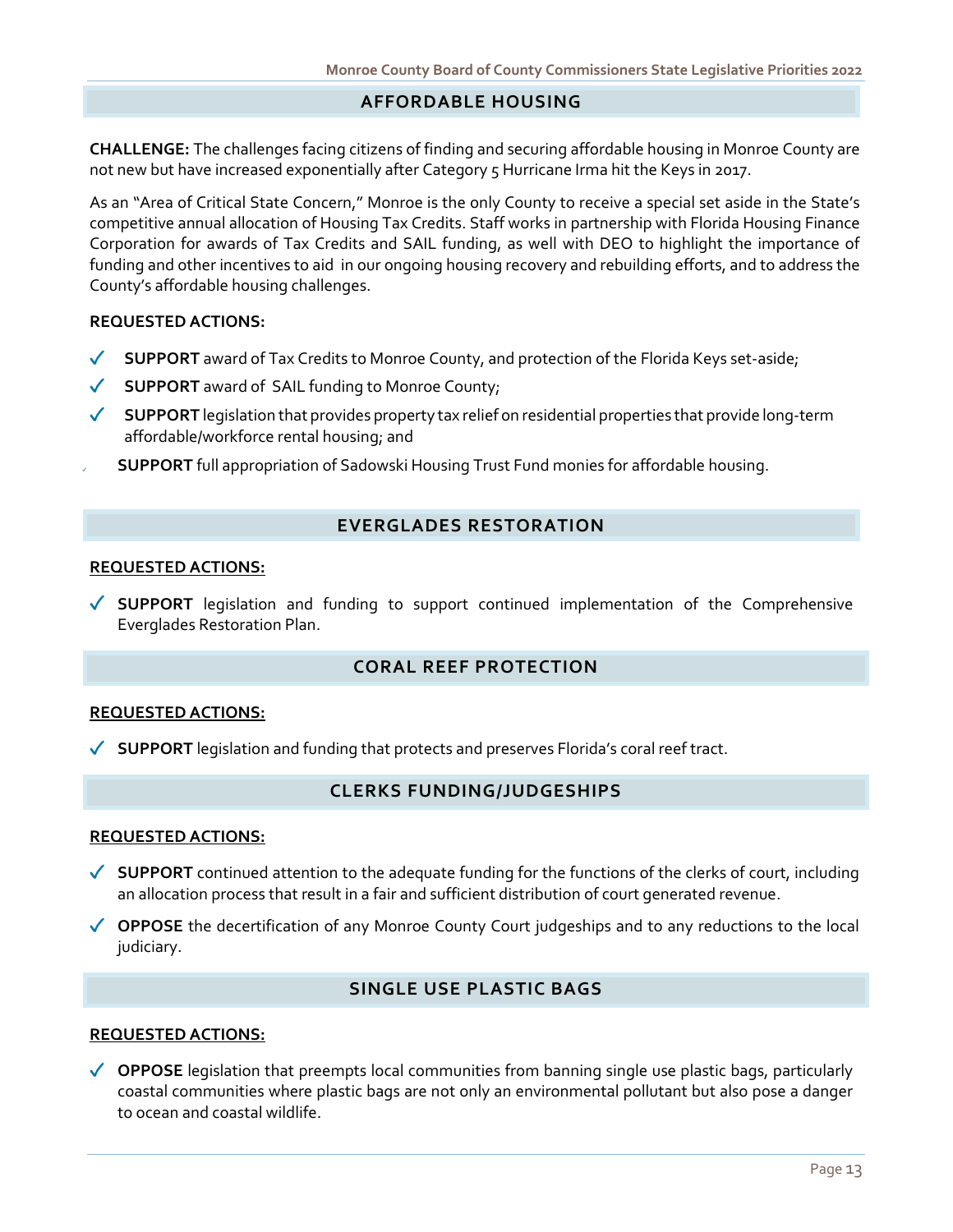### **FLORIDA RETIREMENT SYSTEM**

#### **REQUESTED ACTIONS:**

- ◆ OPPOSE any benefit changes that result in an increase in the FRS county and county employee contribution rates.
- ◆ **SUPPORT** requiring all legislation that potentially results in an increase in the FRS contribution rate or the closing of the traditional pension plan to new employees to be analyzed and evaluated to determine the direct fiscal impact of proposed changes to all local and State government to be eligible for consideration.

### **HOME RULE, UNFUNDED MANDATES, COUNTY REVENUES, STATE FUNDING LEVELS**

#### **CHALLENGES:**

- **Preemption of Home Rule:** Home rule, conferred to Florida counties by Article VIII, Section 1(f) and 1(g) of the Florida Constitution (1968), and by section 125.01, Florida Statutes, is the principle that the government closest to the people is the appropriate authority to serve the needs and requirements of the community. The preservation of this concept is essential to the operation of county governments in Florida, and which allows counties to develop and implement county-based solutions to local problems.
	- o **Preemption Examples:** The State Legislature often pursues local government preemptions in its bills that prohibit local governments from banning or even regulating activities enabled by the Legislature such as: fracking, single use plastic bags and vacation rentals.
- **Unfunded Mandates:** The State Legislature frequently passes legislation that compels local governments to provide a service, program, or benefit without providing the appropriate funding. As more and more mandates are created, local governments are faced with the burden of using local tax dollars to finance functions that they have little control over and compromising local governments' ability to provide services requested by our local communities.
- **Cost shifts:** The State Legislature frequently passes legislation that passes along the costs or increases local share requirements for services traditionally funded by the State, such as but not limited to County Health Departments, Courts, Clerks' offices, Juvenile Justice, and mental health services.
- **Restrictions of County Revenue Sources:** At the same time the State Legislation imposes more mandates and costs, it often pursues legislation reducing, restricting or eliminating sources of revenue for county services, such as the Local Business Tax, Communication Services Tax, impact fees, transportation concurrency fees, State park admission fees, and sales taxes.

- ◆ OPPOSE legislation that would revise current law in a manner that reduces or eliminates current local government-related revenues or preempts home rule authority.
- **OPPOSE** efforts to shift cost of services, implement unfunded mandates, reduce State funding for infrastructure, programs and services, or other legislation that is costly and limits Monroe County's ability to serve the needs of its citizens.
- ◆ OPPOSE legislation that preempts the legislative and policy-making powers of counties used to regulate land use and implement local zoning controls.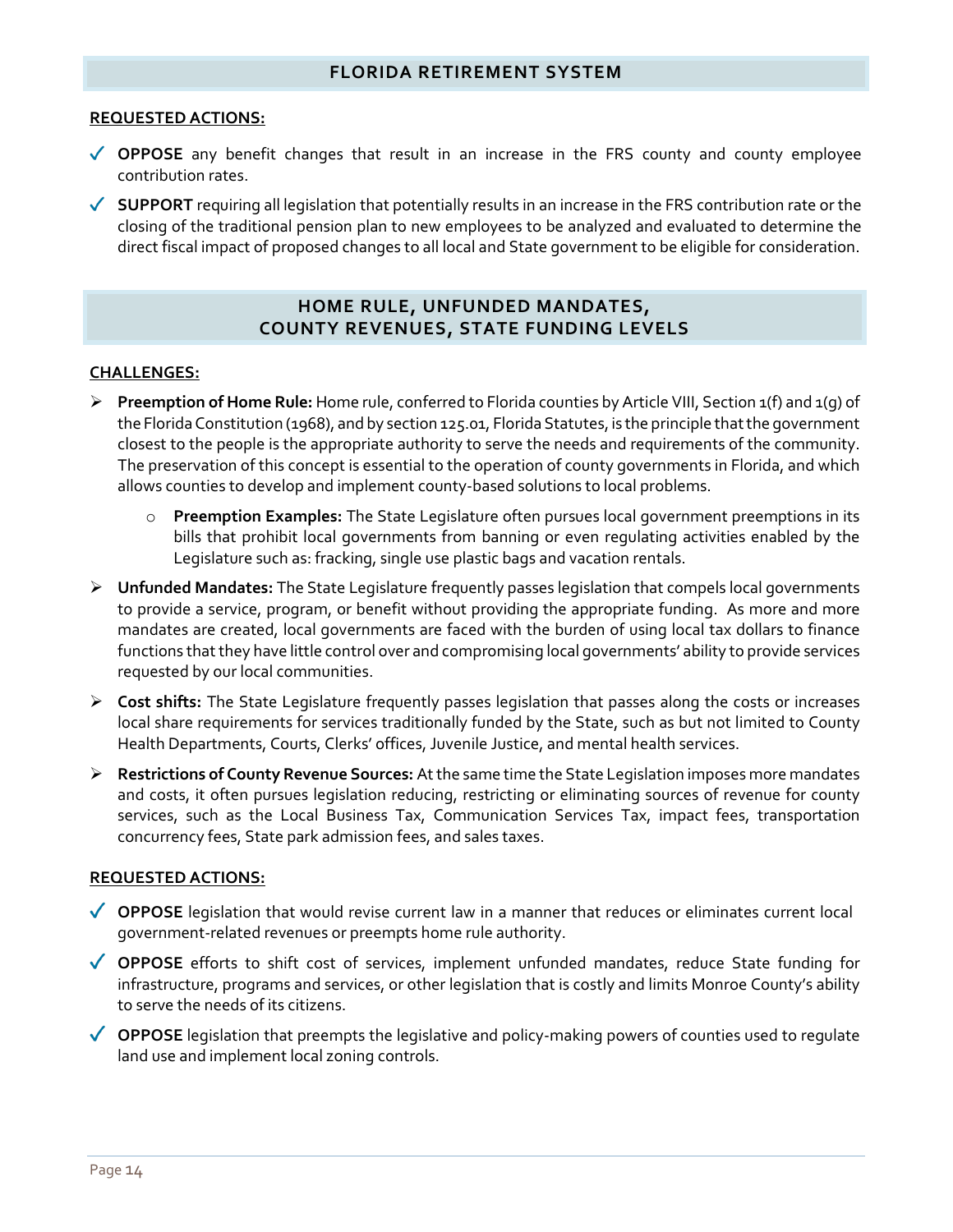# **GENERAL LEGISLATIVE ISSUES**

### **GROWTH MANAGEMENT/ENVIRONMENTAL REGULATIONS**

#### **REQUESTED ACTIONS:**

- **SUPPORT** the continued designation of the Florida Keys as an Area of Critical State Concern.
- ◆ OPPOSE legislation that prevents counties from having local environmental protection programs that are stricter in nature than State or federal regulatory programs.
- ◆ OPPOSE any legislation that restricts State, county and city government purchases of conservation land, and which would effectively eliminate land conservation efforts in the Florida Keys.
- **SUPPORT** growth management legislation that is thoroughly vetted with all stakeholders, and that takes a targeted approach to increasing regulatory efficiencies, rather than broadly preempting local governments.
- ◆ **SUPPORT** legislative efforts that strengthen the existing roles and home rule powers of local governments to implement comprehensive planning programs that guide future development and encourage the most appropriate use of land and natural resources.
- ◆ **SUPPORT** county home rule authority, and current statutory provisions, which allow counties to retain their current transportation concurrency systems, and impact fees, as adopted by local ordinance.

### **EMERGENCY MANAGEMENT**

#### **REQUESTED ACTIONS:**

- **SUPPORT** assistance for building/identifying Out of County Shelter for residents of Monroe County in cases of mandatory evacuation during storm-related events and other emergencies.
- ◆ **SUPPORT** an increase to the county base grant funding, which has remained unchanged for nearly a decade.
- ◆ SUPPORT maintaining the original intent and purpose of the Emergency Management Preparation And Assistance Trust Fund, which is to serve as a funding source for State and local emergency management programs, by ensuring that all monies collected for purposes of funding emergency management, preparedness and assistance are deposited into the EMPA Trust Fund and spent on emergency management activities, and opposing legislative sweeps of these trust fund monies.
- ◆ **SUPPORT** changes to the EMPA trust fund by ensuring the \$2.00 and \$4.00 annual surcharge on all homeowner and business insurance policies is assessed on either a per-parcel or per-unit basis of coverage, rather than on a single policy and a repeal of the service charge to general revenue on the EMPA trust fund and redirect these monies back to the counties in the same manner in which the EMPA base grant is distributed.

# **HEALTH, MENTAL HEALTH, SOCIAL SERVICES, AND EMERGENCY MEDICAL SERVICES**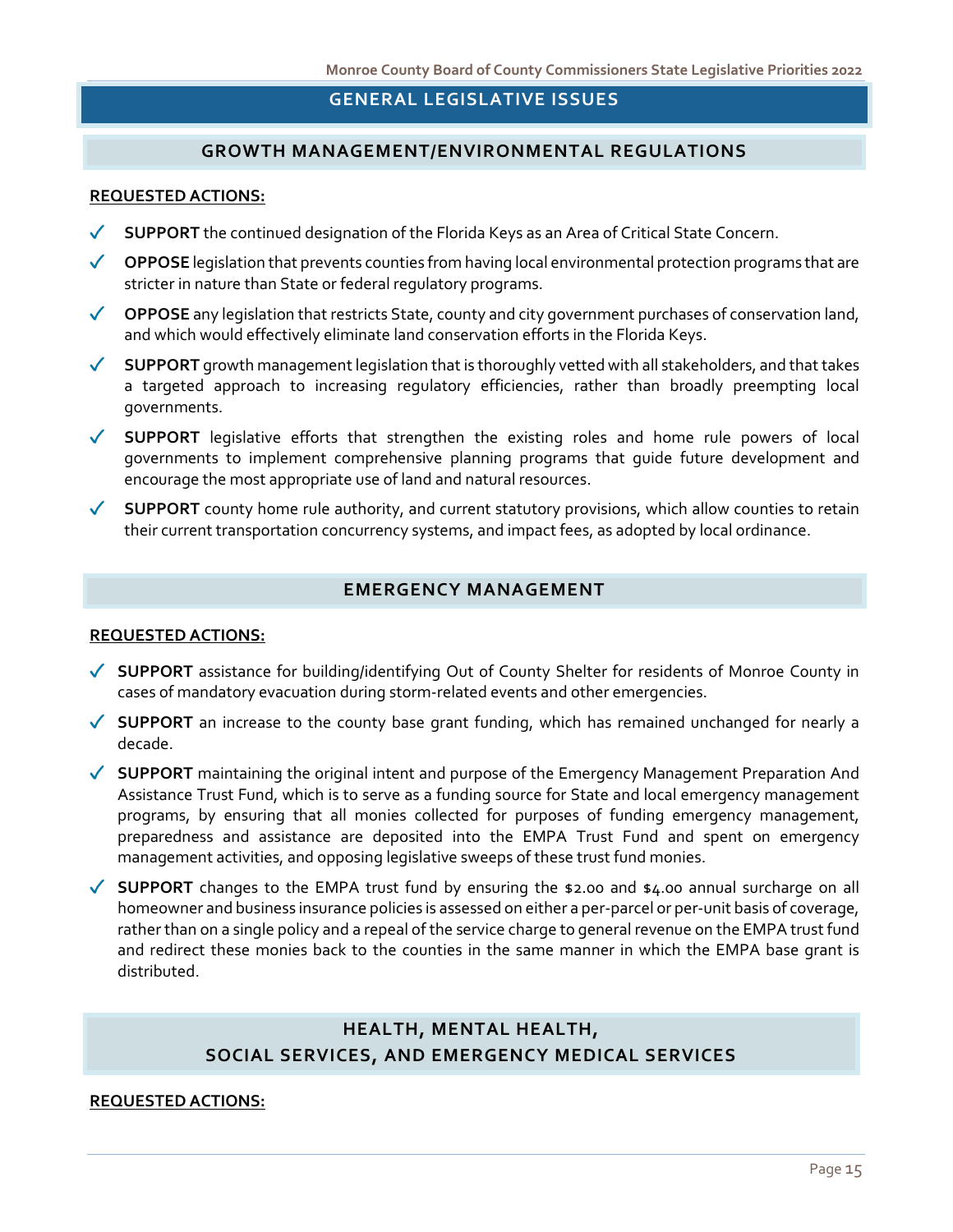- ◆ **SUPPORT** efforts to secure state financial assistance (ie, legislative appropriation) to make necessary upgrades to the Guidance Care Center facility that serves as Monroe County's Baker Act facility.
- **SUPPORT** increasing State general revenue funding for County Health Departments (CHDs), preserving the ability of CHDs to provide primary care and direct patient care services, particularly in communities without adequate substitutes or alternative providers for these services, and maintaining a coordinated system of county health departments (CHDs) that is centrally housed within the Department of Health (DOH).
- ◆ OPPOSE efforts to decentralize the public health system by transferring authority over CHDs from the DOH to the respective county governments, any State reductions to the County Health Department Trust Funds; and any efforts, legislative or otherwise, to limit or eliminate the provision of primary care services in CHDs.
- **SUPPORT** increased funding for core mental health and substance abuse services. **SUPPORT** efforts to increase supportive housing, employment and education initiatives for people with behavioral health issues and/or disabilities. **SUPPORT** diverting, medically assisting, or treating mentally ill persons outside of the criminal justice system through alternative community programs.
- ◆ **SUPPORT** establishing a cap on growth in the individual county Medicaid costs to address cost shifts; and continued evaluation of the County-State Medicaid cost-share arrangement.
- ◆ **SUPPORT** State legislation drawing down federal funds made available to Florida under the PPACA to expand health care coverage to certain individuals who earn up to 138 percent of the federal poverty level, if such a program does not further shift Medicaid costs to counties.
- ◆ OPPOSE legislation that limits the ability of county EMS providers to be reimbursed for out of network transports.
- ◆ **SUPPORT** maintaining a countywide regulatory system for EMS through the current Certificate of Public Convenience and Necessity (COPCN) process.
- ◆ **SUPPORT** efforts to increase supportive housing, employment and education initiatives for people with behavioral health issues and/or disabilities.
- ◆ **SUPPORT** appropriate funding for children in early learning and school age care to ensure children's access to educational, enrichment and readiness programs; and continuation of funding for the Florida Healthy Start and Healthy Families program.
- ◆ **SUPPORT** the continuation of a coordinated Transportation Disadvantaged (TD) system, and appropriate and dedicated State funding for the TD program; protect the TD trust fund.

# **TRANSPORTATION**

- ◆ SUPPORT continuing enhanced State funding for the Small County Outreach Program (SCOP). This funding is critical to Monroe County, which is a small county with major bridge and local road responsibilities.
- ◆ **SUPPORT** increasing the cost cap (from \$400,000 to \$750,000) for counties to self-perform road improvement projects using the Constitutional Gas Tax proceeds.
- ◆ SUPPORT legislation that would index local option fuel taxes to annual adjustments of the CPI.
- ◆ **SUPPORT** amending s.336.045, Florida Statutes, to include an additional paragraph expressly authorizing Florida counties to determine the reasonable level and frequency of local road maintenance.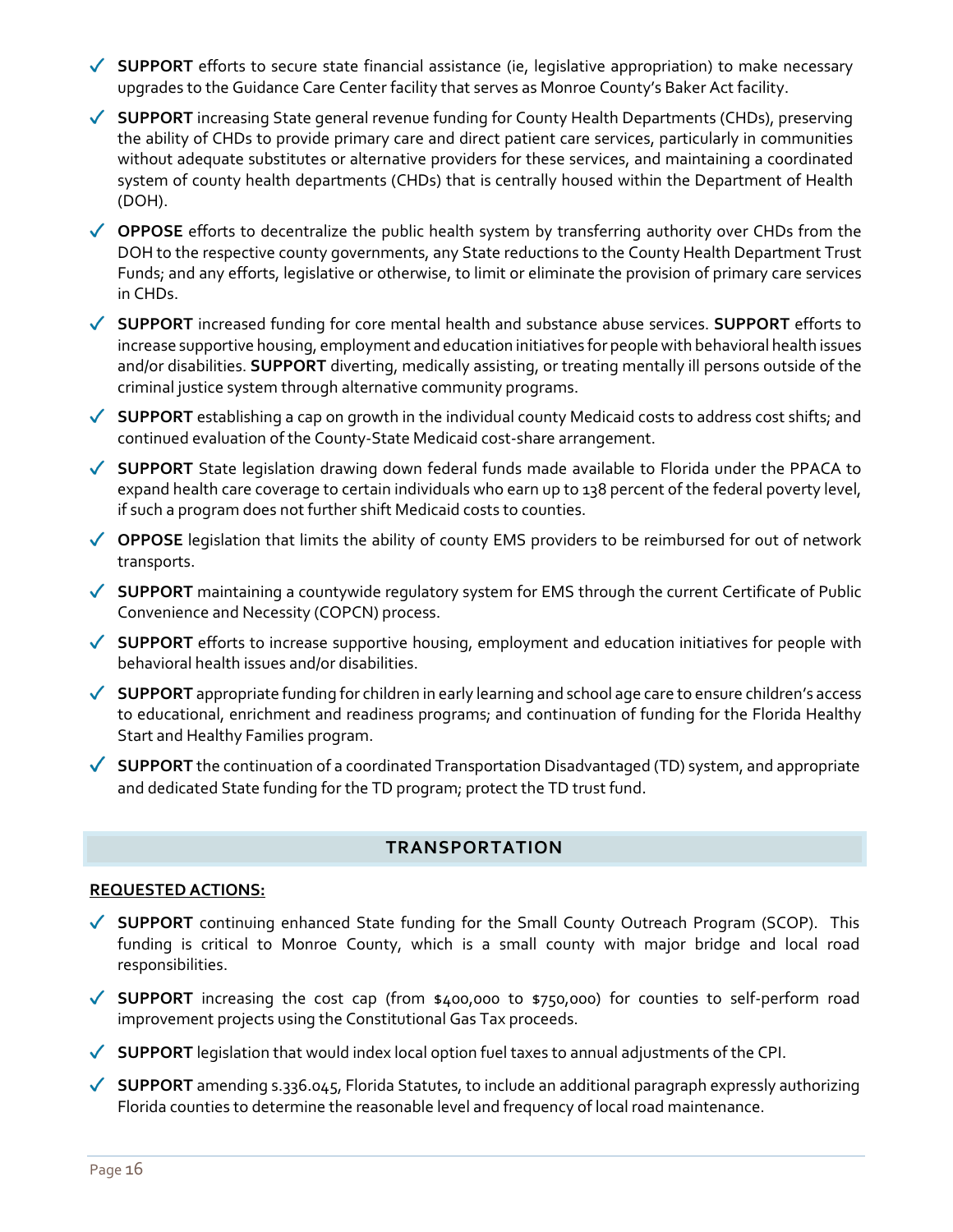#### **VETERANS**

#### **REQUESTED ACTIONS:**

◆ SUPPORT legislation that enhances State funding and resources for County Veterans Offices and establishing a program that allocates State funds to hire Veterans Services Officers in counties in order to increase services and federal benefits for Florida veterans.

#### **LIBRARIES**

#### **REQUESTED ACTIONS:**

- ◆ **SUPPORT** State Aid to Public Libraries Grant Program: Restore funding to \$23,000,000. This provides Monroe County with approx. \$40-50K each year.
- **SUPPORT** Library Cooperative Grant Program: Appropriate recurring \$2,000,000 (F.S. 257.40-42). This supplies many of the Libraries Databases and electronic resources that we would be unable to provide independently.
- **SUPPORT** Public Library Construction Grants: Appropriate funding of \$16,800,000 to support all eligible applications (F.S. 257.191). Monroe will apply for this grant for the Marathon library project.
- ◆ **SUPPORT** Career Online High School: Appropriate to \$750,000. This is a program that allows adults who did not graduate from high school to complete their education online and receive a credentialed diploma. Monroe will be applying for participation in the coming year.

### **COUNTY JAILS, INMATE MEDICAL COSTS, JUVENILE JUSTICE**

- ◆ OPPOSE sentencing of State inmates to county jails, but support counties' ability to contract with the Department of Corrections for housing State inmates.
- ◆ **SUPPORT** legislation that reduces jail expenses by setting a reimbursement amount paid by counties to medical providers for health care services for inmates and arrestees at no higher than the established Medicare rate plus 10%, the same rate as currently charged to the Department of Corrections, unless there is an existing contract in place or a business practice providing a lower rate.
- ◆ **SUPPORT** continued efforts to obtain Medicaid eligibility for persons incarcerated in county jails while waiting disposition of their cases and to ensure that existing Medicaid benefits are not terminated during incarceration.
- **SUPPORT** initiatives that reduce juvenile detention through prevention, treatment, and rehabilitation services.
- **SUPPORT** the Legislature appropriating State funds to the Department of Juvenile Justice to upgrade, renovate, or reconstruct detention centers across Florida that are in a State of disrepair and State investments in juvenile facilities to improve the conditions of secure confinement for detained youth without such costs being shifted to the counties.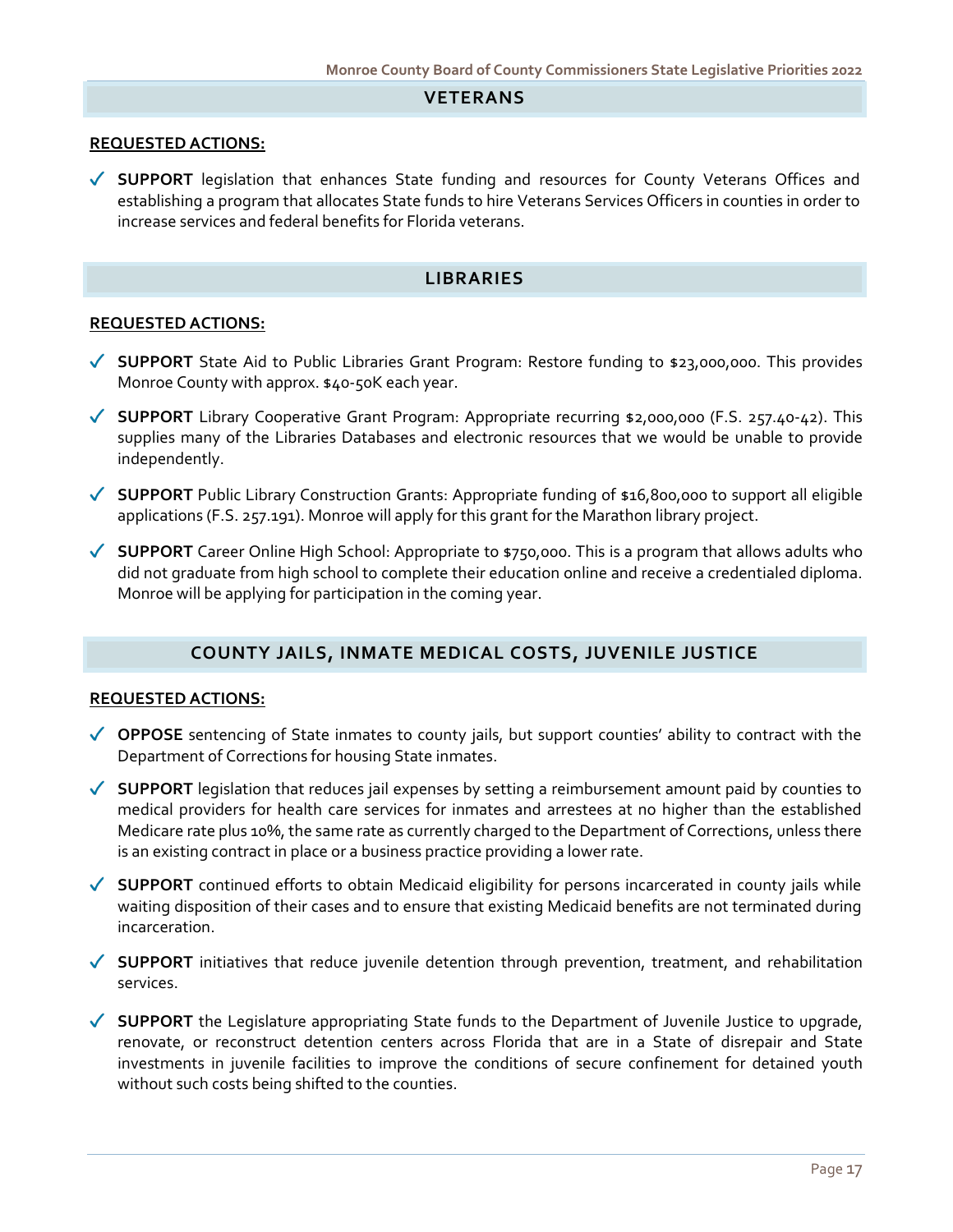#### **REQUESTED ACTIONS:**

- ◆ SUPPORT legislation that creates a dedicated State funding source for homelessness programs and services**.**
- ◆ SUPPORT continued coordination with the State's homeless planning council, specifically as it develops policies in support of the new Federal Strategic Plan to end Homelessness.
- **SUPPORT** the development of strategies that would allow local governments to work with the State and federal government to serve target populations: The chronically homeless, Veterans and Families and children, with particular emphasis on children aging out of the foster care system.
- **SUPPORT** a process that would waive the fees related to obtaining personal identification from the State for persons identified as homeless.

### **OVERSEAS HERITAGE TRAIL: PEDESTRIAN BRIDGES**

#### **CHALLENGES:**

 **Pedestrian/Fishing Bridges:** These bridges are an essential part of the Florida Keys Overseas Heritage Trail. They are on the National Register of Historic Places. The Florida Keys Overseas Heritage Trail Master Plan (completed in 2000) was prepared by Monroe County in partnership with FDEP, FDOT, and the National Park Services to fulfill the expressed vision by Monroe County citizens to have a continuous trail along US 1 spanning the length of the Keys. As such, completion of the trail is a high priority for the County, FDEP and other project stakeholders. The bridges are in poor condition, posing hazards to trail users and boaters underneath and posing environmental hazards to the waters of the National Marine Sanctuary. (In 2014, DEP closed 4 of these bridges due to their unsafe structural condition.) DEP must conduct a Preliminary Design and Engineering study (PDE) to assess the conditions of the bridges and repair/rehabilitation options. The PDE will cost \$7.5M. Possible sources for funding include the following: inclusion in DEP's legislative budget request and TAP funds are also a possibility, but TAP funds are also limited.

### **REQUESTED ACTIONS:**

**SUPPORT** DEP's efforts to fund the Preliminary Design and Engineering study.

# **MEDICAL MARIJUANA**

- **SUPPORT** home rule: maintaining local authority to determine land use, zoning, and other regulatory standards for marijuana cultivation, processing, and distribution.
- **SUPPORT** recurring revenue: a taxation or fee structure should be implemented with the State or independently to help counties recoup all costs for public services, including but not limited to law enforcement, and regulatory enforcement.
- **SUPPORT** legislation that provides comprehensive health-based regulatory system where the DOH is responsible for licensing cultivation sites, dispensing facilities, and manufacturers of marijuana for medicinal purposes.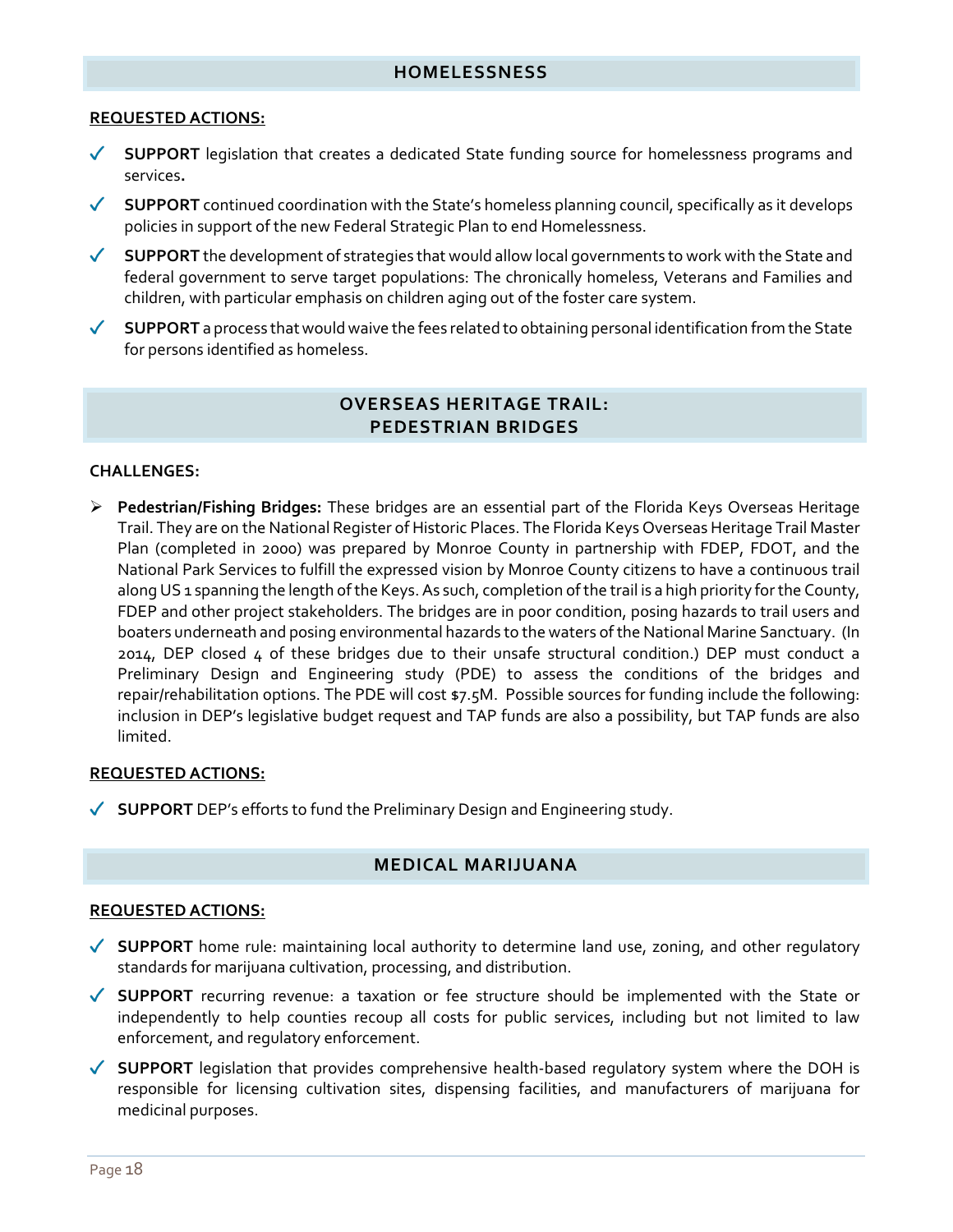### **OIL DRILLING/FRACKING**

#### **REQUESTED ACTIONS:**

- ◆ OPPOSE legislation authorizing hydraulic fracturing or "fracking" or similar well stimulation processes and treatments performed for the purpose of exploration or production of energy resources in the State, or in the Florida Keys, or any area near conservation land or drinking water aquifers.
- **OPPOSE** legislation pre-empting local regulation of fracking/drilling activities, including ancillary activities such as waste storage, handling and disposal, truck traffic, and other local public health and safety impacts.
- ◆ OPPOSE legislation that would create a public records law exemption for proprietary information provided by drilling companies.
- **SUPPORT** continuation of prohibitions against leases or permits for oil or gas drilling within Florida's territorial seas, State lands, and the Everglades.

#### **SUSTAINABILITY, PACE, RECYCLING AND SOLID WASTE**

- ◆ **SUPPORT** the 2022 legislative initiatives of the SE Florida Regional Climate Compact's Legislative Program.
- **SUPPORT** State legislation that encourages vulnerability assessments, coordinates resources and supports the efforts of local governments to mitigate and adapt to sea level rise, increasing storm severity and other climate changes, and State funding for adaptation planning and investments in areas such as roads and other infrastructure projects that provide hazard mitigation and serve to reduce immediate and long-term risks to critical infrastructure.
- **SUPPORT** a State comprehensive climate change action plan, energy policies, and other initiatives to reduce carbon dioxide and other compounds in the atmosphere which will help provide solutions to present and future generations, including ecosystem sustainability, long term water supply, flood protection, public health and safety, and economic growth and prosperity.
- ◆ **SUPPORT** State funding of Solid Waste Management Grants.